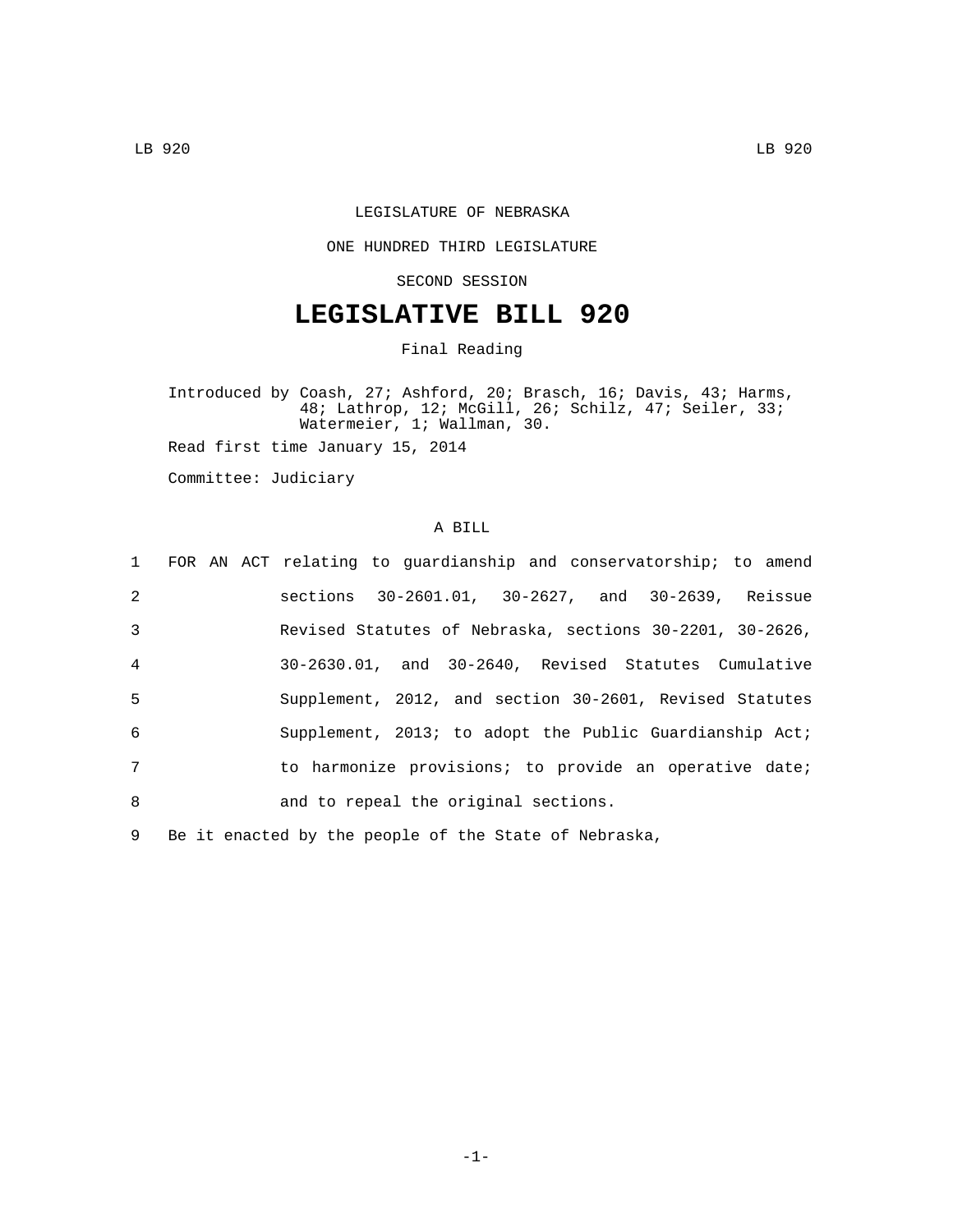| 1           | Section 1. Sections 1 to 18 of this act shall be known                |
|-------------|-----------------------------------------------------------------------|
| 2           | and may be cited as the Public Guardianship Act.                      |
| 3           | Sec. 2. (1) The Legislature finds that the present system             |
| 4           | of obtaining a quardian or conservator for an individual, which often |
| 5           | depends on volunteers, is inadequate when there is no willing and     |
| 6           | qualified family member or other person available or willing to serve |
| 7           | as quardian or conservator for such individual. The Legislature finds |
| 8           | that there is a need to provide guardians and conservators when there |
| $\mathsf 9$ | is no one suitable or available with priority to serve the needs of   |
| 10          | such individual. The Legislature intends that establishment of the    |
| 11          | Office of Public Guardian will provide services for individuals when  |
| 12          | no private guardian or private conservator is available. The          |
| 13          | Legislature also finds that alternatives to full guardianship and     |
| 14          | less intrusive means of intervention should always be explored,       |
| 15          | including, but not limited to, limited guardianship, temporary        |
| 16          | guardianship, conservatorship, or the appointment of a payee. It is   |
| 17          | the intent of the Legislature to provide a public guardian or public  |
| 18          | conservator only to those individuals whose needs cannot be met       |
| 19          | through less intrusive means of intervention.                         |
| 20          | (2) The Legislature finds that:                                       |
| 21          | (a) All individuals in need of a guardian or conservator              |
| 22          | shall have the opportunity to have one appointed for them;            |
| 23          | (b) The priorities for appointment in sections 30-2601 to             |
| 24          | 30-2661 are appropriate in most instances;                            |
| 25          | individuals in need of quardians<br>There<br>(c)<br>are<br>or         |

-2-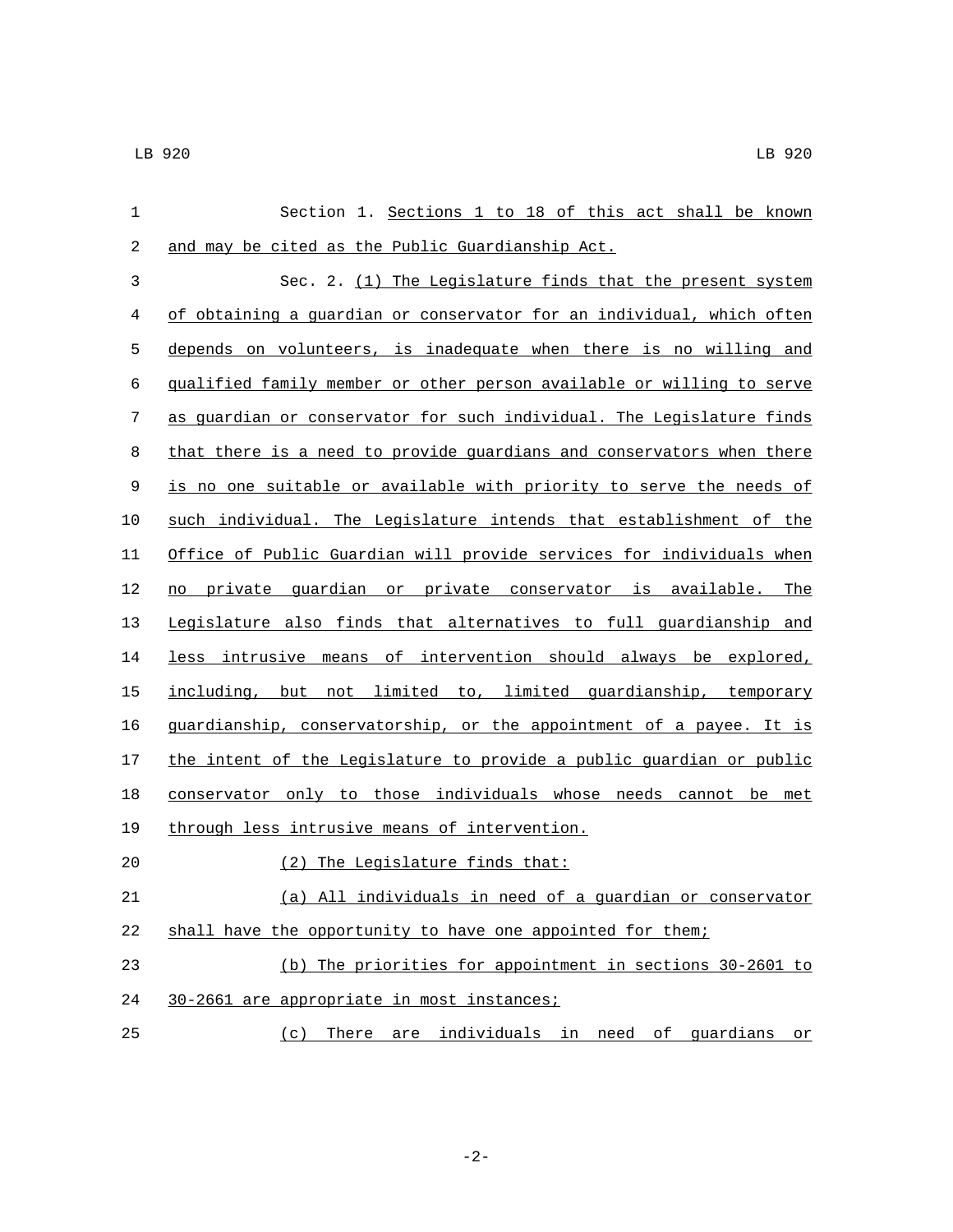| 1  | conservators for whom persons that have priority are unwilling,       |
|----|-----------------------------------------------------------------------|
| 2  | unable, or inappropriate to become a guardian or conservator;         |
| 3  | (d) Guardians and conservators under the current system               |
| 4  | do not always carry out the assigned duties in a way that protects    |
| 5  | the individual and, in fact, sometimes carry out the duties in a way  |
| 6  | that abuses or neglects the individual; and                           |
| 7  | (e) For those for whom no person is available for                     |
| 8  | appointment as guardian or conservator, the Office of Public Guardian |
| 9  | may provide necessary services.                                       |
| 10 | Sec. 3. For purposes of the Public Guardianship Act:                  |
| 11 | the Advisory Council on<br>Public<br>(1)<br>Council<br>means          |
| 12 | Guardianship;                                                         |
| 13 | (2) Office means the Office of Public Guardian;                       |
| 14 | an individual<br>(3)<br>Private conservator means<br>or a             |
| 15 | corporation with general power to serve as trustee who is not with    |
| 16 | the office and who is appointed by the court to act as conservator    |
| 17 | for a protected person;                                               |
| 18 | (4) Private guardian means any person who is not with the             |
| 19 | office and who is appointed by the court to act as guardian for a     |
| 20 | ward;                                                                 |
| 21 | (5) Protected person is as defined in section 30-2601;                |
| 22 | (6) Public Guardian means the director of the office;                 |
| 23 | (7)<br>Successor conservator means<br>an<br>individual or a           |
| 24 | corporation with general power to serve as trustee who is recruited   |
| 25 | by the office to become a conservator for a protected person          |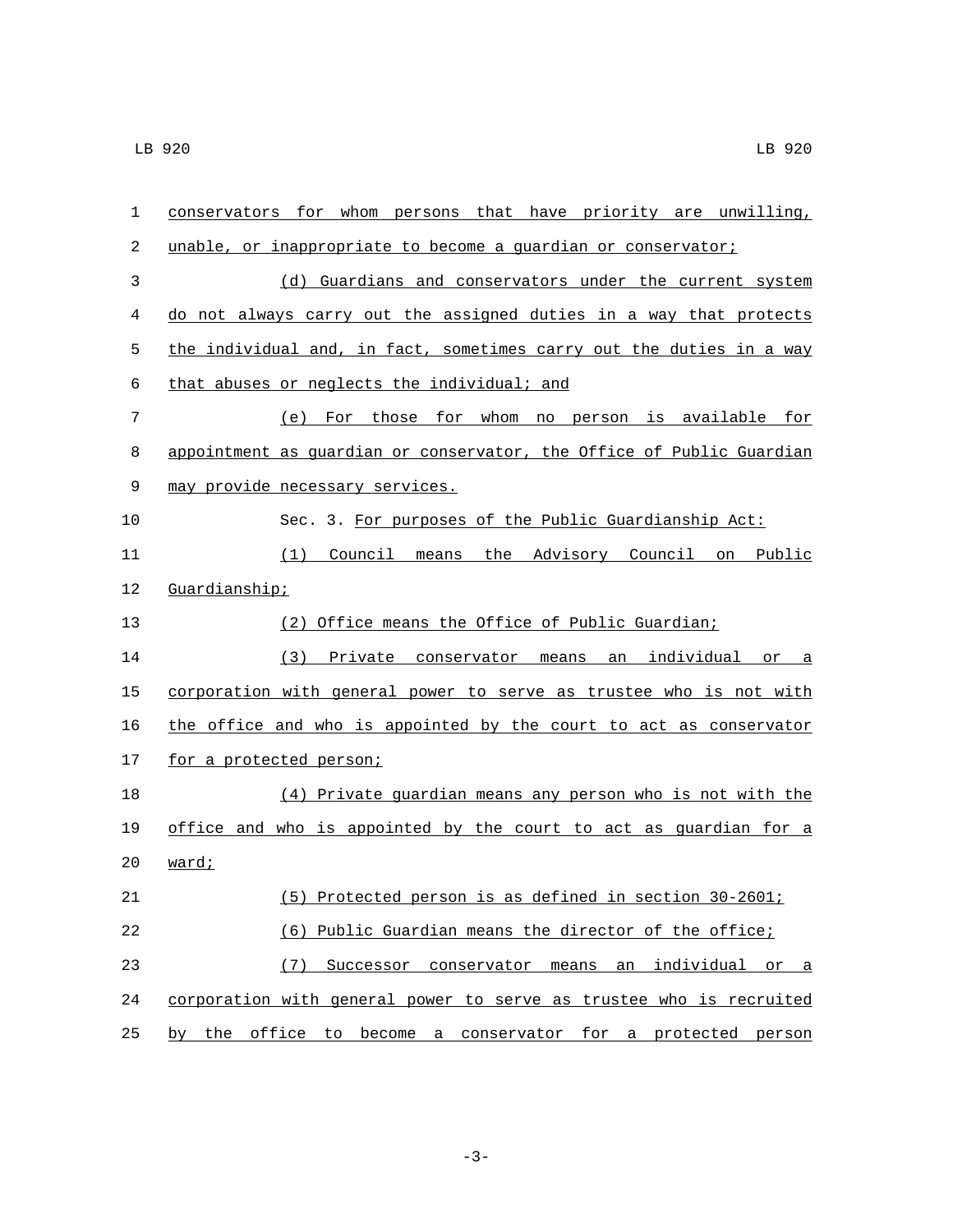| 1           | previously served by the office;                                      |
|-------------|-----------------------------------------------------------------------|
| 2           | (8) Successor guardian means a person or entity who is                |
| 3           | recruited by the office to become a quardian for a ward previously    |
| 4           | served by the office; and                                             |
| 5           | (9) Ward is as defined in section 30-2601.                            |
| 6           | Sec. 4. The office is created within the judicial branch              |
| 7           | of government and is directly responsible to the State Court          |
| 8           | Administrator. The State Court Administrator shall appoint a director |
| $\mathsf 9$ | of the office who shall be known as the Public Guardian. The Public   |
| 10          | Guardian shall be hired based on a broad knowledge of human           |
| 11          | development, intellectual disabilities, sociology, and psychology and |
| 12          | shall have business acuity and experience in public education and     |
| 13          | volunteer recruitment. The Public Guardian shall hire a deputy public |
| 14          | guardian and up to twelve associate public guardians who shall serve  |
| 15          | at the pleasure of the Public Guardian and perform such duties as     |
| 16          | assigned by the Public Guardian. The Public Guardian shall assume all |
| 17          | the duties and responsibilities of a guardian and conservator for any |
| 18          | individual appointed to his or her supervision and may designate      |
| 19          | authority to act on his or her behalf to the deputy public quardian   |
| 20          | and associate public guardians. The Public Guardian shall administer  |
| 21          | public quardianship and public conservatorship and shall serve as     |
| 22          | staff to the council. The Public Guardian may hire support staff as   |
| 23          | required.                                                             |
| 24          | Sec. 5. The office:                                                   |
| 25          | Shall provide immediate response when a guardian or<br>(1)            |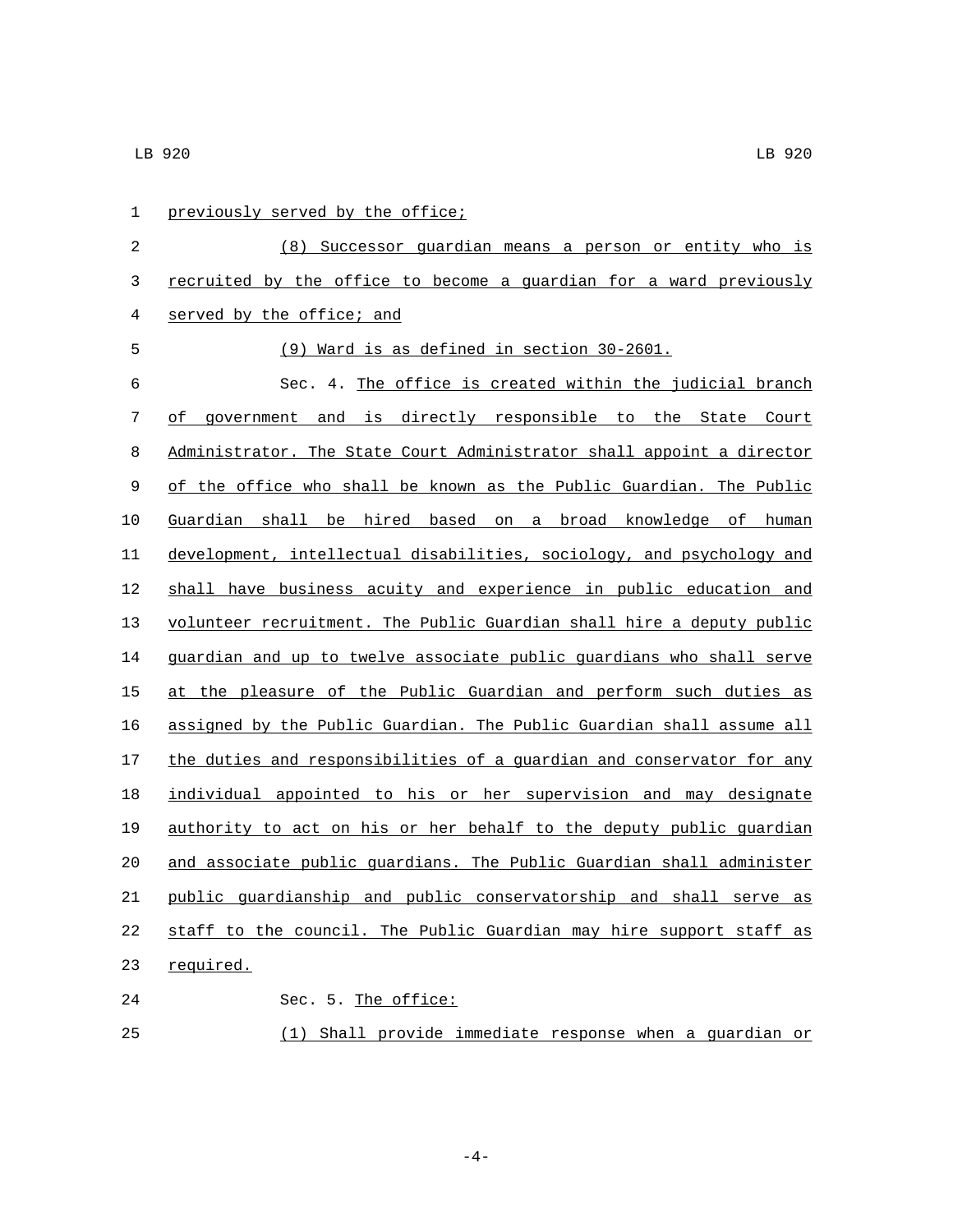| $\mathbf 1$ | conservator is needed in an emergency situation;                                      |
|-------------|---------------------------------------------------------------------------------------|
| 2           | Shall provide<br>option upon<br>the resignation,<br>(2)<br>an                         |
| 3           | removal, or discharge of a guardian or conservator so that there is                   |
| 4           | no lapse in service to the ward or protected person;                                  |
| 5           | (3)<br>Shall provide equal access and protection for all                              |
| 6           | individuals in need of guardianship or conservatorship services;                      |
| 7           | (4) Shall promote or provide public education to increase                             |
| 8           | awareness of the duties of guardians and conservators<br>the<br>and                   |
| 9           | encourage more people to serve as private guardians or private                        |
| 10          | conservators;                                                                         |
| 11          | (5) Shall recruit members of the general public or family                             |
| 12          | members to serve as guardians or conservators and provide adequate                    |
| 13          | training and support to enhance their success;                                        |
| 14          | (6) Shall act as a resource to persons already serving as                             |
| 15          | guardians or conservators for education, information, and support;                    |
| 16          | (7) Shall safequard the rights of individuals by                                      |
| 17          | exploring all options available to support individuals in the least                   |
| 18          | restrictive manner possible and seek full quardianship only as a last                 |
| 19          | resort; and                                                                           |
| 20          | Shall model the highest standard of practice for<br>(8)                               |
| 21          | quardians<br><u>and</u><br>improve<br>the performance of<br>conservators<br>to<br>all |
| 22          | quardians and conservators in the state.                                              |
| 23          | Sec. 6. The Advisory Council on Public Guardianship is                                |
| 24          | created. The council shall be appointed by the State Court                            |
| 25          | Administrator, be comprised of individuals from a variety of                          |

-5-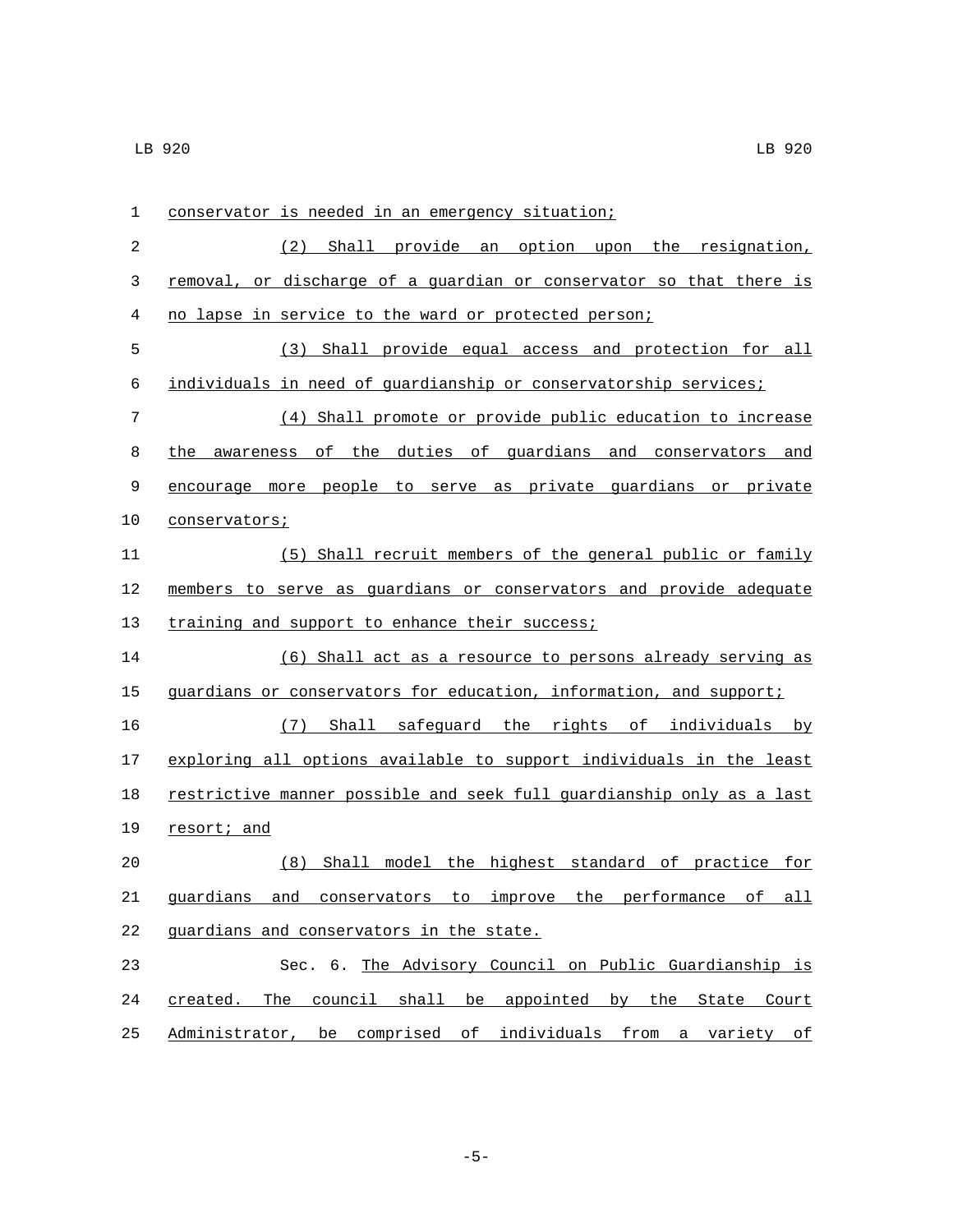| $\mathbf 1$ | disciplines who are knowledgeable in quardianship<br>and              |
|-------------|-----------------------------------------------------------------------|
| 2           | conservatorship, and be representative of the geographical<br>and     |
| 3           | cultural diversity of the state and reflect gender fairness. The      |
| 4           | council shall consist of the following members: A representative of   |
| 5           | the Nebraska County Court Judges Association, attorneys licensed to   |
| 6           | practice law in this state, social workers, mental health             |
| 7           | professionals, professionals with expertise in the aging population,  |
| $\,8\,$     | developmental disability professionals, and other interested groups   |
| 9           | or individuals.                                                       |
| 10          | The State Court Administrator shall appoint<br>Sec. 7.                |
| 11          | initial members of the council for staggered terms of one, two, or    |
| 12          | three years as designated by the State Court Administrator. All       |
| 13          | subsequent appointments shall be made for terms of three years. Any   |
| 14          | vacancy on the council shall be filled in the same manner in which    |
| 15          | the original appointment was made and for the duration of the term    |
| 16          | vacated. Appointments of initial members of the council shall be made |
| 17          | within ninety days after the operative date of this act. The council  |
| 18          | shall select a chairperson, a vice-chairperson, and such other        |
| 19          | <u>officers as it deems necessary.</u>                                |
| 20          | Sec. 8. (1) The council shall advise the Public Guardian              |
| 21          | on the administration of public quardianship and public               |
| 22          | conservatorship.                                                      |
| 23          | (2) The council shall meet at least four times per year               |
| 24          | and at other times deemed necessary to perform its functions upon the |
| 25          | call of the chairperson. Members of the council shall be reimbursed   |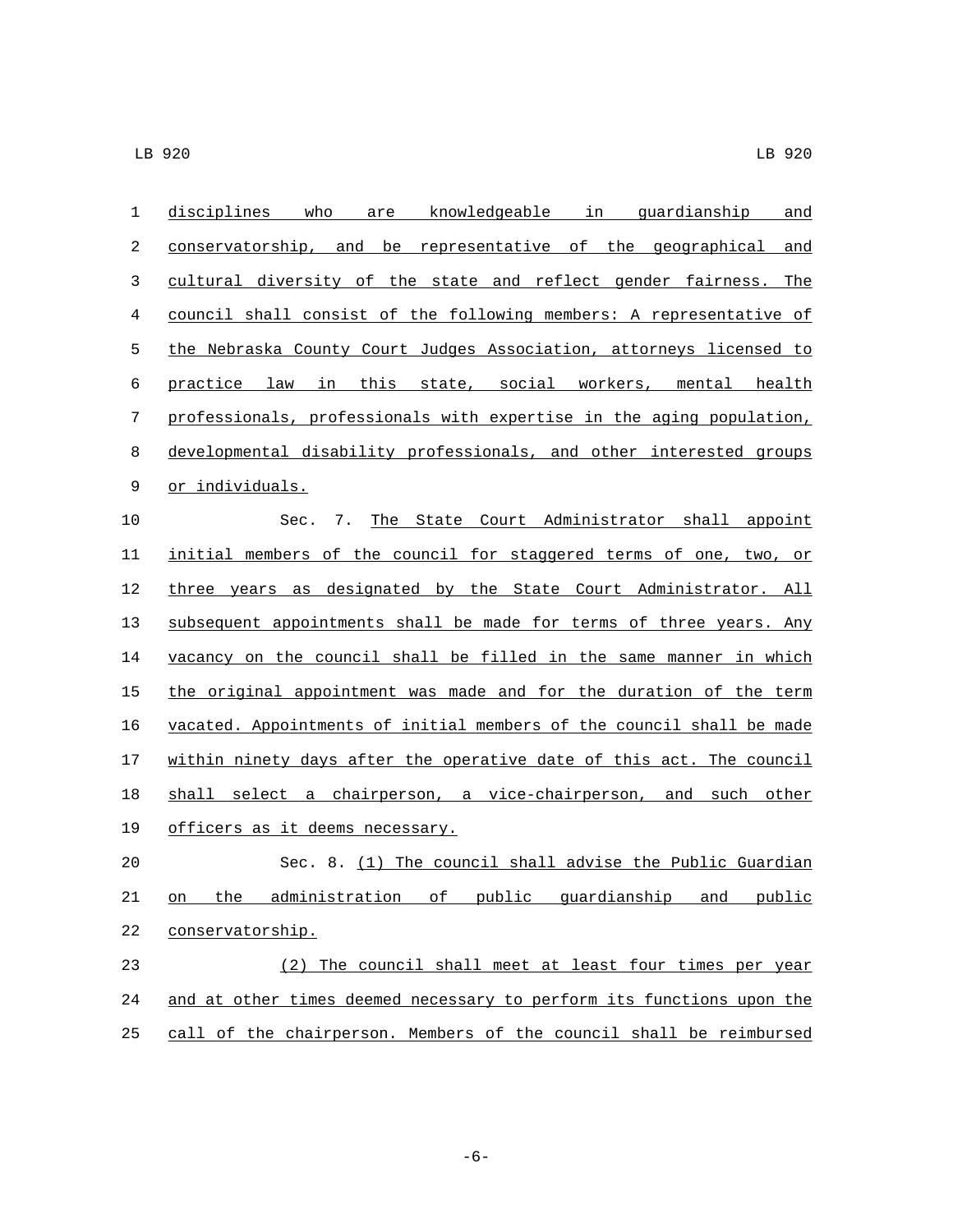| $\mathbf 1$      | for their actual and necessary expenses as provided in sections       |
|------------------|-----------------------------------------------------------------------|
| 2                | <u>81-1174 to 81-1177.</u>                                            |
| 3                | Sec. 9. Consistent with the purposes and objectives of                |
| 4                | the Public Guardianship Act and in consultation with the council, the |
| 5                | Public Guardian shall:                                                |
| 6                | (1) Develop a uniform system of reporting and collecting              |
| $\boldsymbol{7}$ | statistical data regarding quardianships and conservatorships;        |
| 8                | (2) Develop and adopt a standard of practice and code of              |
| 9                | ethics for public quardianship and public conservatorship;            |
| 10               | (3) Prepare a biennial budget for the implementation of               |
| 11               | the act;                                                              |
| 12               | (4) Develop guidelines for a sliding scale of fees to be              |
| 13               | charged for public quardianship and public conservatorship services;  |
| 14               | Maintain, in conjunction with private and other<br>(5)                |
| 15               | public resources, a curricula for training sessions to be made        |
| 16               | available for successor quardians and successor conservators and      |
| 17               | private guardians and private conservators;                           |
| 18               | (6) Maintain training programs available statewide to                 |
| 19               | offer the training curricula for interested parties to include:       |
| 20               | Helping a guardian understand his or her ward's<br>(a)                |
| 21               | disabilities and a conservator understand his or her fiduciary duties |
| 22               | with respect to his or her protected person;                          |
| 23               | (b) Helping a guardian encourage increased independence               |
| 24               | on the part of his or her ward, as appropriate;                       |
| 25               | (c) Helping a guardian with the preparation and revision              |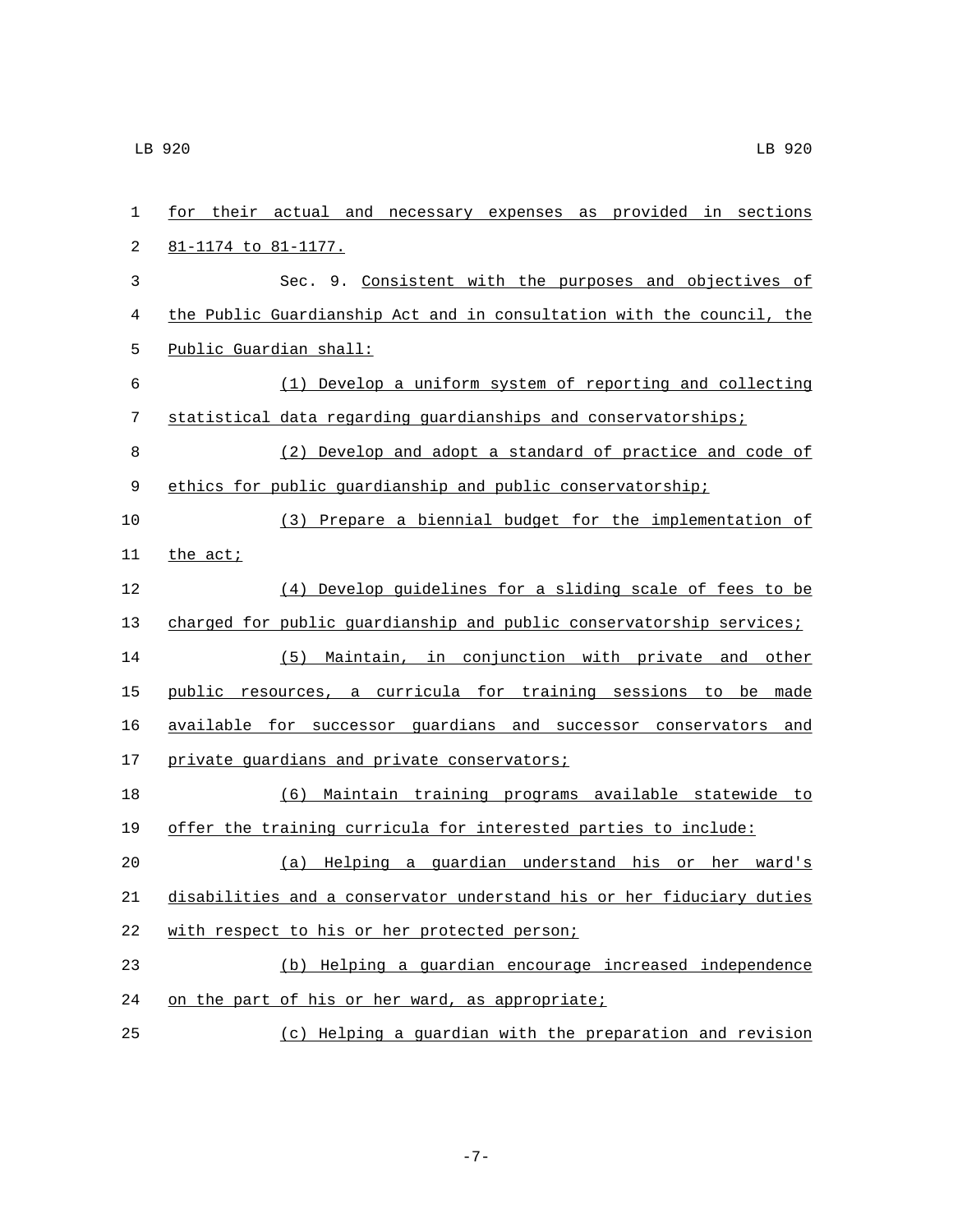| $\mathbf{1}$ | of quardianship plans and reports and a conservator with the          |
|--------------|-----------------------------------------------------------------------|
| 2            | preparation and revision of accountings; and                          |
| 3            | (d) Advising a guardian or conservator on ways to secure              |
| 4            | rights, benefits, and services to which his or her ward or protected  |
| 5            | person is entitled;                                                   |
| 6            | (7) Promote public awareness of guardianship and                      |
| 7            | conservatorship, the responsibilities attached, and the need for more |
| 8            | private guardians and private conservators; and                       |
| $\mathsf 9$  | (8) Apply for and receive funds from public and private               |
| 10           | sources for carrying out the purposes and obligations of the act.     |
| 11           | Sec. 10. The Supreme Court, upon recommendation by the                |
| 12           | Public Guardian, in consultation with the council, shall promulgate   |
| 13           | rules to carry out the Public Guardianship Act.                       |
| 14           | Sec. 11. The Public Guardian shall report to the State                |
| 15           | Court Administrator as directed by the State Court Administrator. The |
| 16           | Public Guardian shall report to the Chief Justice and the Legislature |
| 17           | on the implementation of the Public Guardianship Act on or before     |
| 18           | January 1 of each year. The report to the Legislature shall be made   |
| 19           | electronically. The report shall include the number and types of      |
| 20           | guardianships and conservatorships for which the Public Guardian has  |
| 21           | been appointed, including full guardianships, limited guardianships,  |
| 22           | and temporary quardianships, the disposition of those appointments,   |
| 23           | the amount of guardianship and conservatorship fees charged and       |
| 24           | collected under the act, and the status of the waiting list for       |
| 25           | public quardianship and public conservatorship services.              |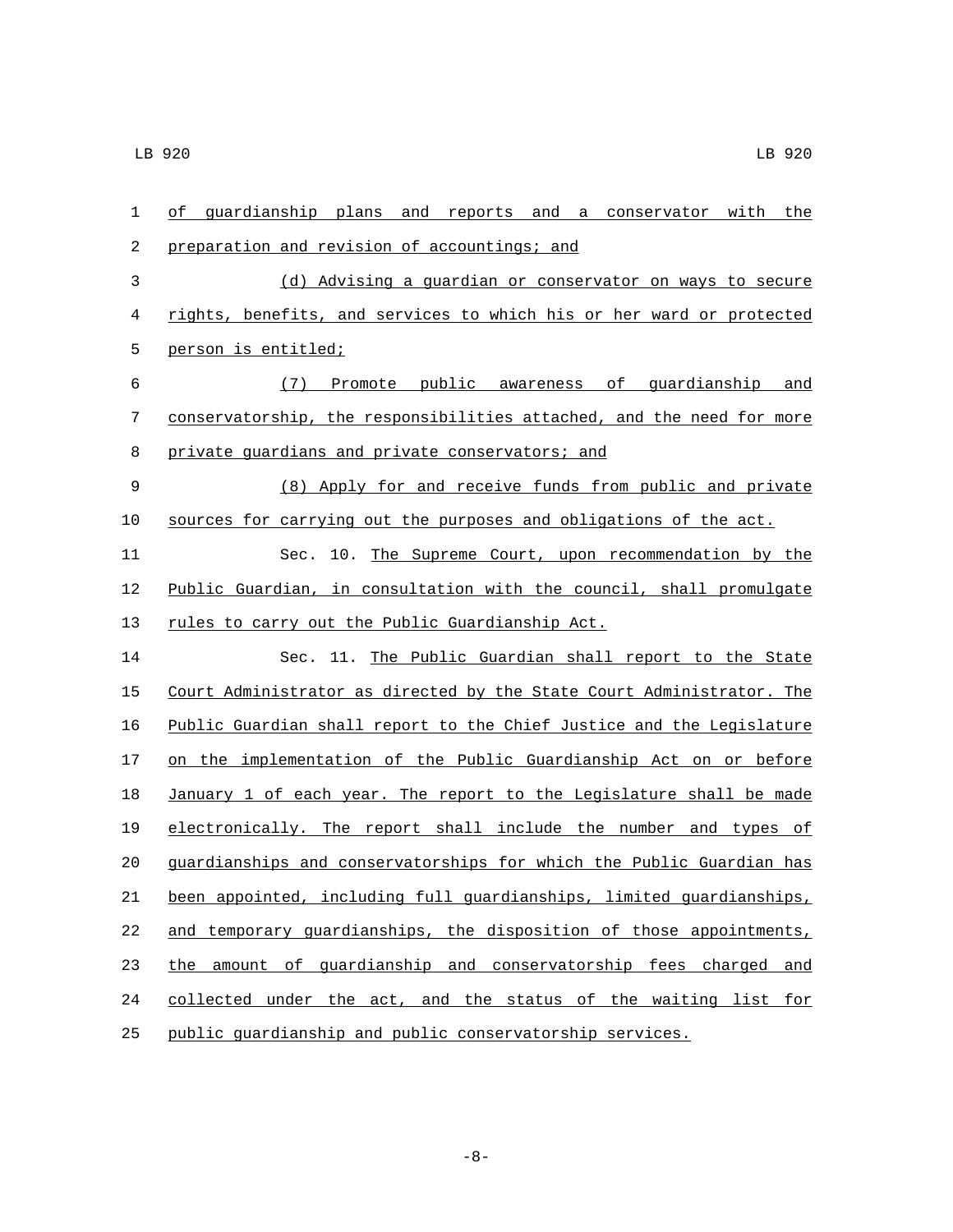| 1  | Sec. 12. A court may order appointment of the Public                  |
|----|-----------------------------------------------------------------------|
| 2  | Guardian as a guardian or conservator only after notice to the Public |
| 3  | Guardian and a determination that the appointment or order is         |
| 4  | necessary and will not result in the Public Guardian having more      |
| 5  | appointments than permitted by section 15 of this act. The            |
| 6  | determination of necessity may require the court to ascertain whether |
| 7  | there is any other alternative to public quardianship or public       |
| 8  | conservatorship.                                                      |
| 9  | Sec. 13. The office shall charge fees pursuant to the                 |
| 10 | guidelines developed pursuant to section 9 of this act unless         |
| 11 | modified or waived by the court.                                      |
| 12 | Sec. 14. (1) Once the Public Guardian is appointed as                 |
| 13 | guardian or conservator, the office shall make a reasonable effort to |
| 14 | locate a successor quardian or successor conservator. By June 30 and  |
| 15 | January 1 of each year, the office shall file an aggregate report     |
| 16 | with the State Court Administrator describing its efforts to locate a |
| 17 | successor guardian or successor conservator.                          |
| 18 | (2) Upon location of a successor quardian or successor                |
| 19 | conservator, the office shall file a motion with the court for        |
| 20 | termination or modification of the guardianship or conservatorship.   |
| 21 | Availability of a successor quardian or successor conservator shall   |
| 22 | be deemed a change in the suitability of the office for carrying out  |
| 23 | its powers and duties under section 5 of this act.                    |
| 24 | Sec. 15. The Public Guardian may accept an appointment as             |
| 25 | a quardian or conservator for an individual not to exceed an average  |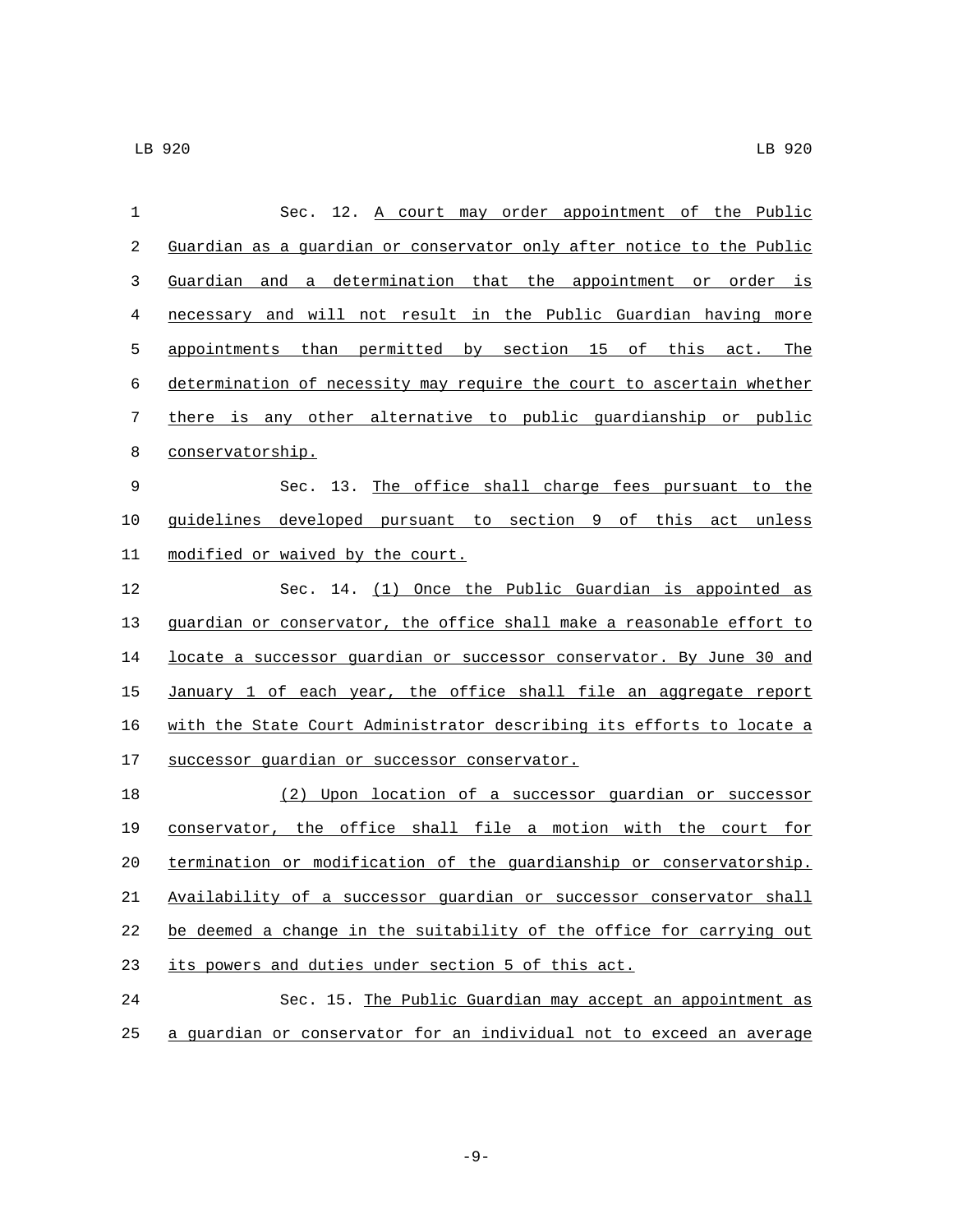| $\mathbf 1$ | of forty individuals per associate public quardian hired by the                            |
|-------------|--------------------------------------------------------------------------------------------|
| 2           | office. When the average has been reached, the Public Guardian shall                       |
| 3           | not accept further appointments. The Public Guardian, upon reaching                        |
| 4           | the maximum number of appointments, shall notify the State Court                           |
| 5           | Administrator that the maximum number of appointments has been                             |
| 6           | <u>reached.</u>                                                                            |
| 7           | Sec. 16. (1) When the court appoints the Public Guardian                                   |
| 8           | as guardian or conservator for an individual, the Public Guardian                          |
| 9           | immediately succeeds to (a) all powers and duties of a guardian                            |
| 10          | provided in sections 30-2626 and 30-2628, if appointed a quardian, or                      |
| 11          | (b) all powers and duties of a conservator provided in sections                            |
| 12          | $30-2646$ , $30-2647$ , $30-2653$ , $30-2654$ , $30-2655$ , $30-2656$ , and $30-2657$ , if |
| 13          | appointed a conservator.                                                                   |
| 14          | (2) The Public Guardian shall:                                                             |
| 15          | (a) Be considered as an interested party in the welfare                                    |
| 16          | of the ward or protected person for purposes of filing a motion for                        |
| 17          | termination or modification of a public guardianship or public                             |
| 18          | conservatorship;                                                                           |
| 19          | (b) Visit the facility in which the ward or protected                                      |
| 20          | person is to be placed if it is proposed that the individual be                            |
| 21          | placed outside his or her home; and                                                        |
| 22          | (c) Monitor the ward or protected person and his or her                                    |
| 23          | care and progress on a continuing basis. Monitoring shall, at a                            |
| 24          | minimum, consist of monthly personal contact with the ward or                              |
| 25          | protected person. The Public Guardian shall maintain a written record                      |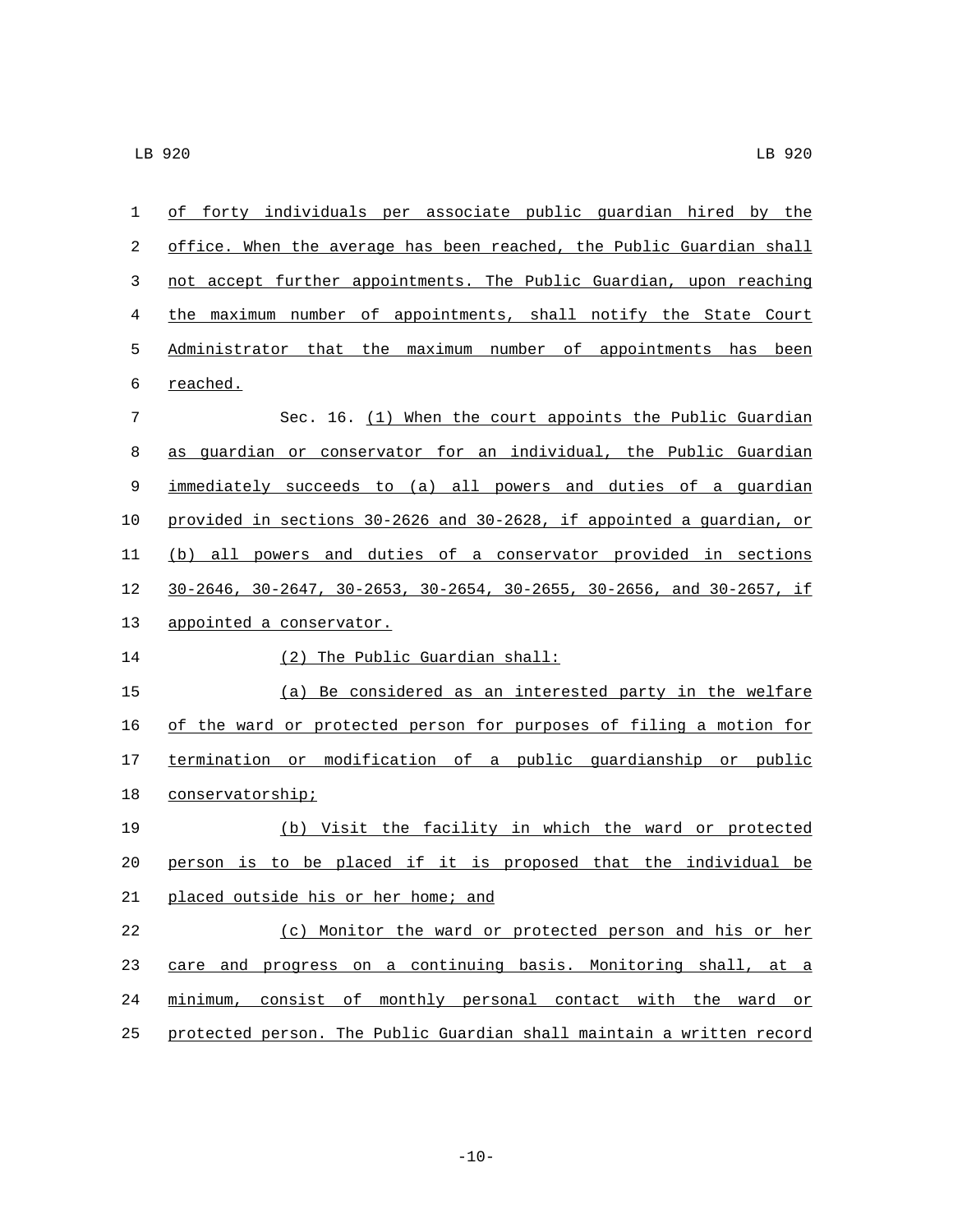| $\mathbf{1}$ | of each visit with a ward or protected person. The Public Guardian    |
|--------------|-----------------------------------------------------------------------|
| 2            | shall maintain periodic contact with all individuals and agencies,    |
| 3            | public or private, providing care or related services to the ward or  |
| 4            | protected person.                                                     |
| 5            | Sec. 17. The Public Guardian may be discharged by a court             |
| 6            | with respect to any of the authority granted over a ward or protected |
| 7            | person upon petition of such individual, any interested party, or the |
| 8            | Public Guardian or upon the court's own motion when it appears that   |
| 9            | the services of the Public Guardian are no longer necessary.          |
| 10           | Sec. 18. The Public Guardianship Cash Fund is created.                |
| 11           | The State Court Administrator shall administer the fund. The fund     |
| 12           | shall consist of money remitted pursuant to the Public Guardianship   |
| 13           | Act. The fund shall only be used to support the Public Guardianship   |
| 14           | Act. Any money in the fund available for investment shall be invested |
| 15           | by the state investment officer pursuant to the Nebraska Capital      |
| 16           | Expansion Act and the Nebraska State Funds Investment Act.            |
| 17           | Sec. 19. Section 30-2201, Revised Statutes Cumulative                 |
| 18           | Supplement, 2012, is amended to read:                                 |
| 19           | 30-2201 Sections 30-2201 to 30-2902, 30-3901 to 30-3923,              |
| 20           | and 30-4001 to 30-4045 and the Public Guardianship Act shall be known |
| 21           | and may be cited as the Nebraska Probate Code.                        |
| 22           | Sec. 20. Section 30-2601, Revised Statutes Supplement,                |
| 23           | 2013, is amended to read:                                             |
| 24           | 30-2601 Unless otherwise apparent from the context, in                |
| 25           | the Nebraska Probate Code:                                            |

-11-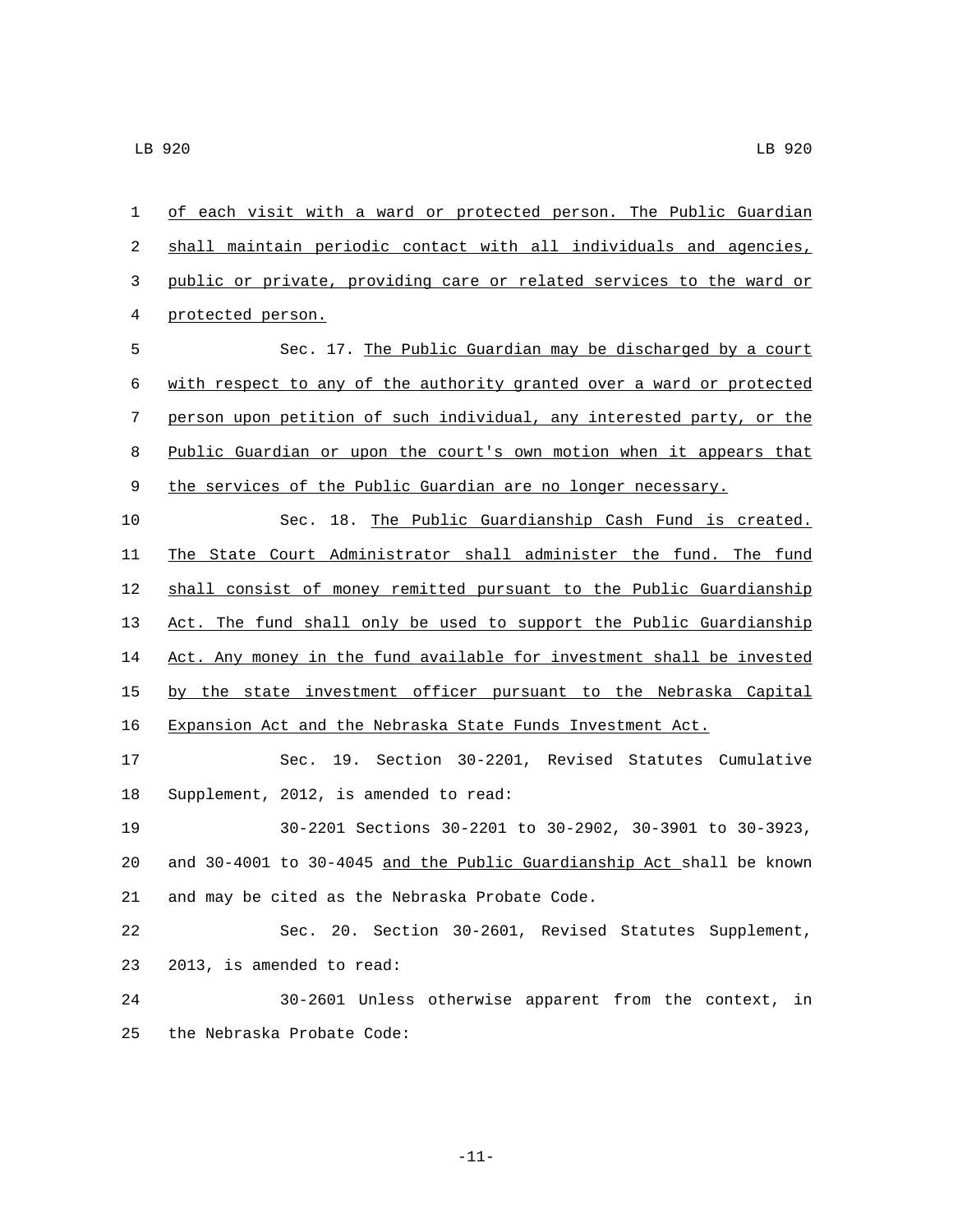(1) Incapacitated person means any person who is impaired by reason of mental illness, mental deficiency, physical illness or disability, chronic use of drugs, chronic intoxication, or other cause (except minority) to the extent that the person lacks sufficient understanding or capacity to make or communicate responsible decisions concerning himself or herself;

 (2) A protective proceeding is a proceeding under the provisions of section 30-2630 to determine that a person cannot effectively manage or apply his or her estate to necessary ends, either because the person lacks the ability or is otherwise inconvenienced, or because the person is a minor, and to secure administration of the person's estate by a conservator or other 13 appropriate relief;

 (3) A protected person is a minor or other person for whom a conservator has been appointed or other protective order has 16 been made;

 (4) A ward is a person for whom a guardian has been appointed. A minor ward is a minor for whom a guardian has been 19 appointed solely because of minority;

 (5) Full guardianship means the guardian has been granted all powers which may be conferred upon a guardian by law;

 (6) Guardian means any person appointed to protect a ward 23 and may include the Public Guardian;

 (7) Public Guardian is as defined in section 3 of this  $\arct{1}$ 

-12-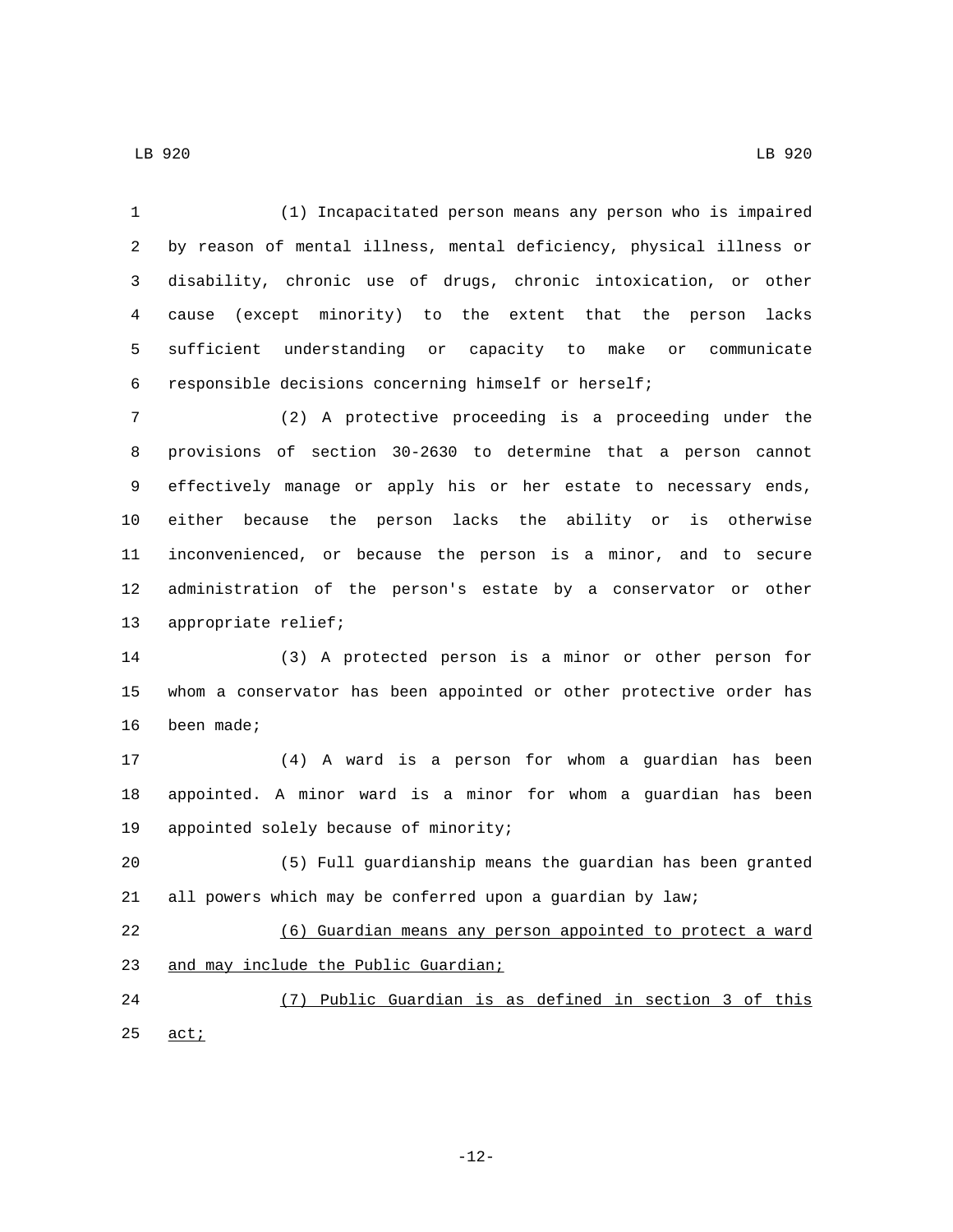1  $(6)-(8)$  Limited guardianship means any guardianship which 2 is not a full guardianship;  $and$ 

(9) Conservator means any person appointed to protect a

protected person and may include the Public Guardian; and

 $\left(7\right)$   $\left(10\right)$  For purposes of article 26 of the Nebraska Probate Code, interested person means children, spouses, those persons who would be the heirs if the ward or person alleged to be incapacitated died without leaving a valid will who are adults and any trustee of any trust executed by the ward or person alleged to be incapacitated. After the death of a ward, interested person also includes the personal representative of a deceased ward's estate, the deceased ward's heirs in an intestate estate, and the deceased ward's devisees in a testate estate. The meaning of interested person as it relates to particular persons may vary from time to time and must be determined according to the particular purposes of, and matter involved in, any proceeding. If there are no persons identified as interested persons above, then interested person shall also include any person or entity named as a devisee in the most recently executed will of the ward or person alleged to be incapacitated.

 Sec. 21. Section 30-2601.01, Reissue Revised Statutes of 21 Nebraska, is amended to read:

 30-2601.01 The State Court Administrator Public Guardian shall approve training curricula for persons appointed as guardians and conservators. Such training curricula shall include, but not be 25 limited to: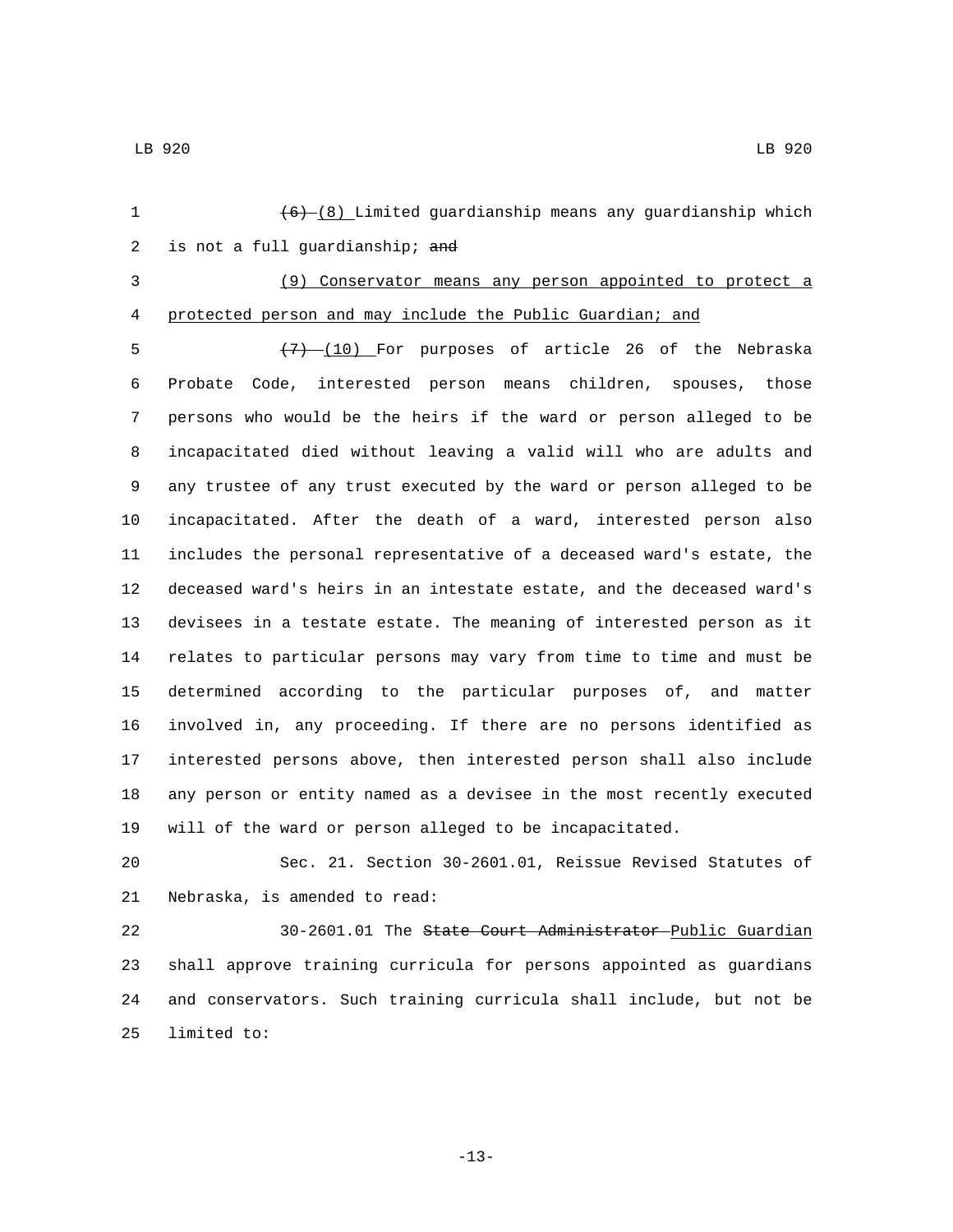(1) The rights of wards under sections 30-2601 to 30-2661 2 and the Public Guardianship Act specifically and under the laws of 3 the United States generally; (2) The duties and responsibilities of guardians; 5 (3) Reporting requirements; (4) Least restrictive options in the areas of housing, 7 medical care, and psychiatric care; and (5) Resources to assist guardians in fulfilling their 9 duties. Sec. 22. Section 30-2626, Revised Statutes Cumulative 11 Supplement, 2012, is amended to read: 30-2626 (a) If a person alleged to be incapacitated has no guardian and an emergency exists, the court may, pending notice and hearing, exercise the power of a guardian or enter an ex parte order appointing a temporary guardian to address the emergency. The order and letters of temporary guardianship shall specify the powers and duties of the temporary guardian limiting the powers and duties 18 to those necessary to address the emergency. (b) When the court takes action to exercise the powers of a guardian or to appoint a temporary guardian under subsection (a) of this section, an expedited hearing shall be held if requested by the person alleged to be incapacitated, or by any interested person, if the request is filed more than ten business days prior to the date set for the hearing on the petition for appointment of the guardian. If an expedited hearing is to be held, the hearing shall be held

-14-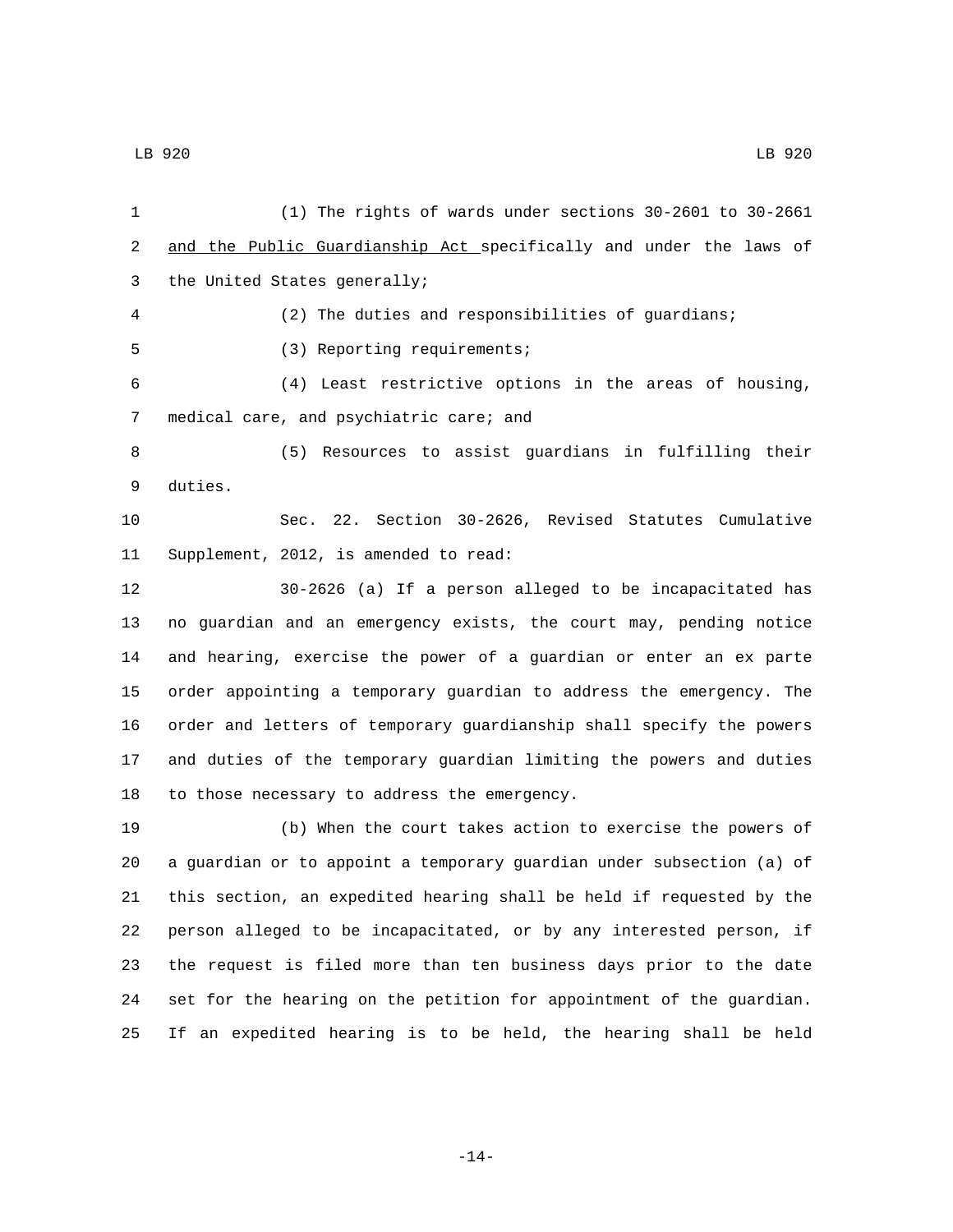within ten business days after the request is received. At the hearing on the temporary appointment, the petitioner shall have the burden of showing by a preponderance of the evidence that temporary guardianship continues to be necessary to address the emergency situation. Unless the person alleged to be incapacitated has counsel of his or her own choice, the court may appoint an attorney to represent the person alleged to be incapacitated at the hearing as 8 provided in section 30-2619.

 (c) If an expedited hearing is requested, notice shall be served as provided in section 30-2625. The notice shall specify that a temporary guardian has been appointed and shall be given at least 12 twenty-four hours prior to the expedited hearing.

 (d) At the expedited hearing, the court may render a judgment authorizing the temporary guardianship to continue beyond the original ten-day period. The judgment shall prescribe the specific powers and duties of the temporary guardian in the letters of temporary guardianship and shall be effective for a single ninety- day period. For good cause shown, the court may extend the temporary 19 guardianship for successive ninety-day periods.

 (e) The temporary guardianship shall terminate at the end of the ninety-day period in which the temporary guardianship is valid or at any time prior thereto if the court deems the circumstances leading to the order for temporary guardianship no longer exist or if an order has been entered as a result of a hearing pursuant to section 30-2619 which has been held during the ninety-day period.

-15-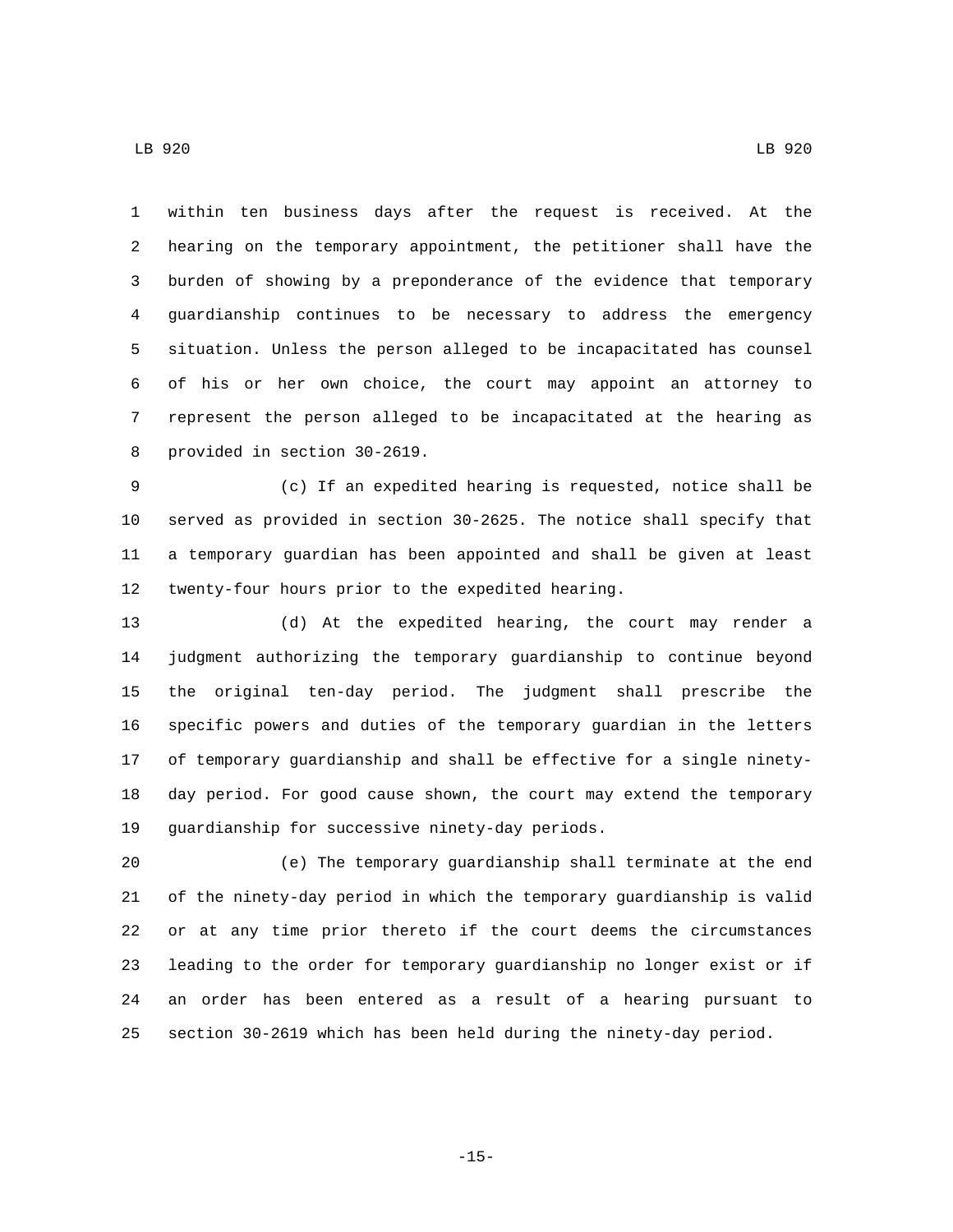(f) If the court denies the request for the ex parte order, the court may, in its discretion, enter an order for an expedited hearing pursuant to subsections (b) through (e) of this section.4

 (g) If the petitioner requests the entry of an order of temporary guardianship pursuant to subsection (a) of this section without requesting an ex parte order, the court may hold an expedited hearing pursuant to subsections (b) through (e) of this section.

 (h) If an appointed guardian is not effectively performing his or her duties and the court further finds that the welfare of the incapacitated person requires immediate action, it may, pending notice and hearing in accordance with section 30-2220, appoint a temporary guardian for the incapacitated person for a specified period not to exceed ninety days. For good cause shown, the court may extend the temporary guardianship for successive ninety-day periods. A temporary guardian appointed pursuant to this subsection has only the powers and duties specified in the previously appointed guardian's letters of guardianship, and the authority of any permanent guardian previously appointed by the court is suspended so 20 long as a temporary guardian has authority.

 (i) A temporary guardian may be removed at any time. A temporary guardian shall make any report the court requires, except that a temporary guardian shall not be required to provide the check or report under section 30-2602.02. In other respects the provisions of the Nebraska Probate Code concerning guardians apply to temporary

-16-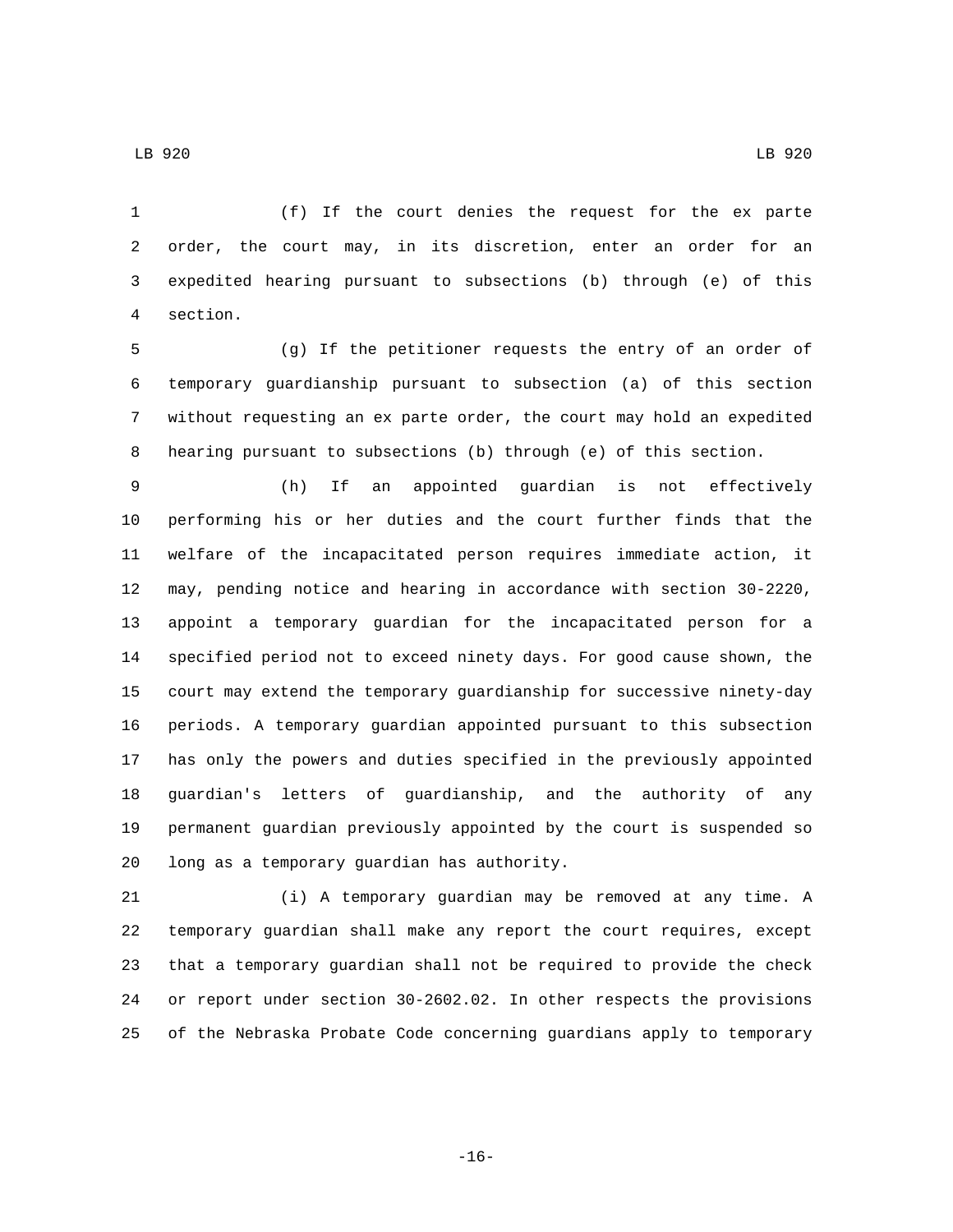1 guardians.

 (j) The court may appoint the Public Guardian as the temporary guardian pursuant to the Public Guardianship Act.

 Sec. 23. Section 30-2627, Reissue Revised Statutes of 5 Nebraska, is amended to read:

 30-2627 (a) Any competent person or a suitable 7 institution-the Public Guardian may be appointed guardian of a person alleged to be incapacitated, except that it shall be unlawful for any agency providing residential care in an institution or community- based program, or any owner, part owner, manager, administrator, employee, or spouse of an owner, part owner, manager, administrator, or employee of any nursing home, room and board home, assisted-living facility, or institution engaged in the care, treatment, or housing of any person physically or mentally handicapped, infirm, or aged to be appointed guardian of any such person residing, being under care, receiving treatment, or being housed in any such home, facility, or institution within the State of Nebraska. Nothing in this subsection shall prevent the spouse, adult child, parent, or other relative of the person alleged to be incapacitated from being appointed guardian or prevent the guardian officer for one of the Nebraska veterans homes as provided in section 80-327 from being appointed guardian or conservator for the person alleged to be incapacitated. It shall be unlawful for any county attorney or deputy county attorney appointed as guardian for a person alleged to be incapacitated to circumvent his or her duties or the rights of the ward pursuant to the Nebraska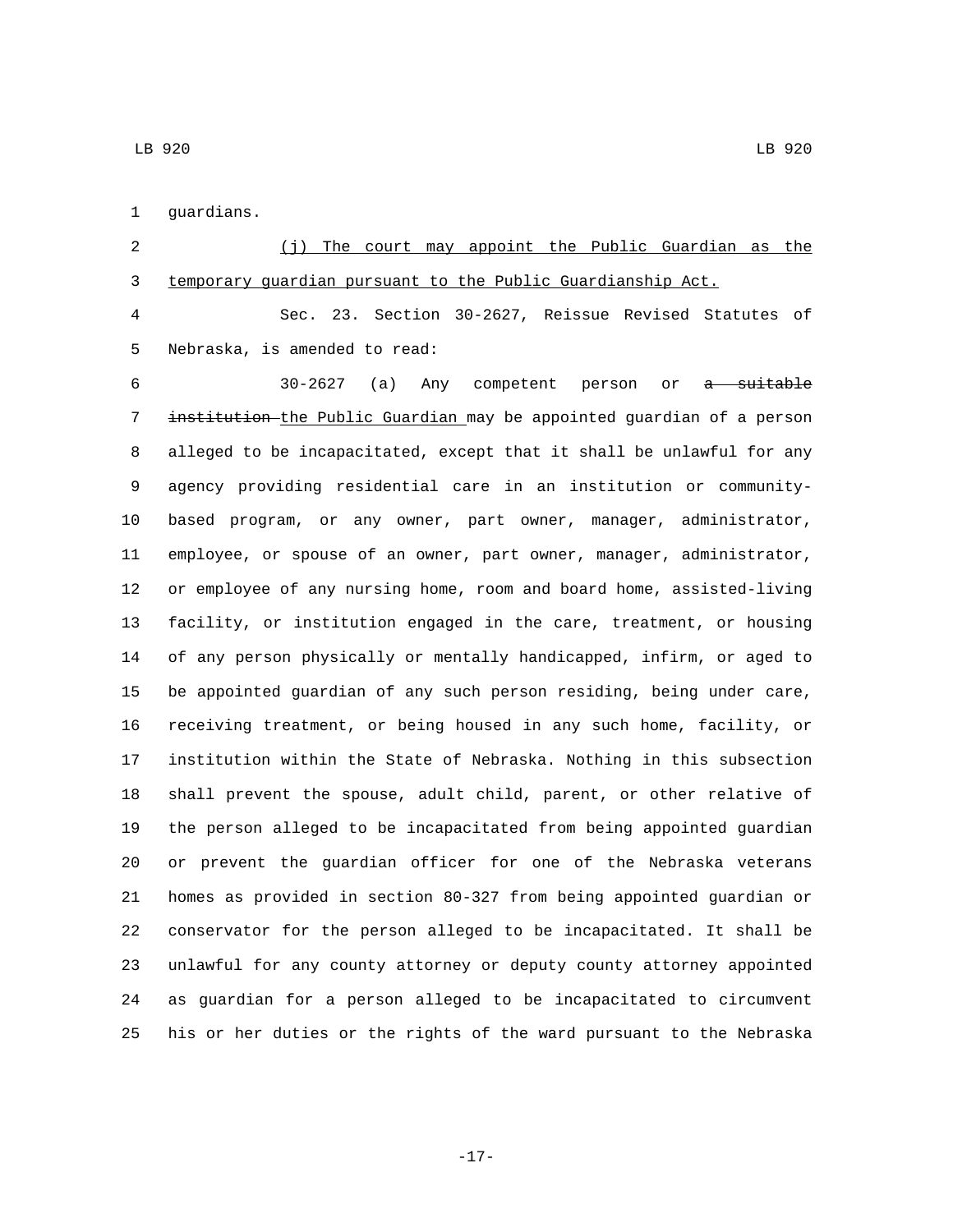Mental Health Commitment Act by consenting to inpatient or outpatient psychiatric treatment over the objection of the ward. (b) Persons who are not disqualified under subsection (a) of this section and who exhibit the ability to exercise the powers to be assigned by the court have priority for appointment as guardian in the following order:6 (1) A person nominated most recently by one of the 8 following methods: (i) A person nominated by the incapacitated person in a 10 power of attorney or a durable power of attorney; (ii) A person acting under a power of attorney or durable 12 power of attorney; or (iii) A person nominated by an attorney in fact who is given power to nominate in a power of attorney or a durable power of 15 attorney executed by the incapacitated person; (2) The spouse of the incapacitated person; (3) An adult child of the incapacitated person; (4) A parent of the incapacitated person, including a person nominated by will or other writing signed by a deceased 20 parent; (5) Any relative of the incapacitated person with whom he or she has resided for more than six months prior to the filing of 23 the petition; (6) A person nominated by the person who is caring for 25 him or her or paying benefits to him or her $i$ .

-18-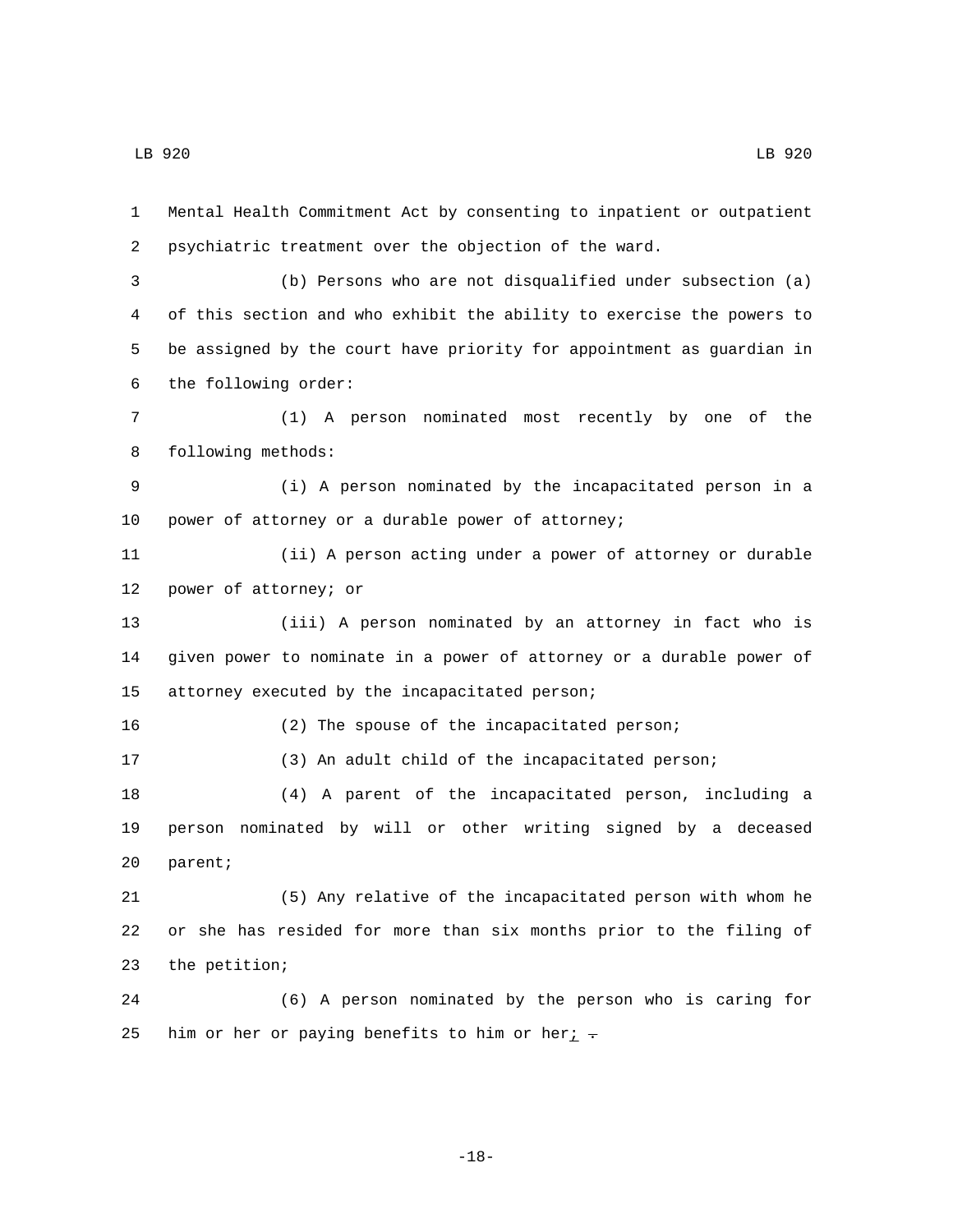1 (7) The Public Guardian.

 (c) When appointing a guardian, the court shall take into consideration the expressed wishes of the allegedly incapacitated person. The court, acting in the best interest of the incapacitated person, may pass over a person having priority and appoint a person having lower priority or no priority. With respect to persons having equal priority, the court shall select the person it deems best 8 qualified to serve.

 (d) In its order of appointment, unless waived by the court, the court shall require any person appointed as guardian to successfully complete within three months of such appointment a 12 training program approved by the State Court Administrator. Public Guardian. If the person appointed as guardian does not complete the training program, the court shall issue an order to show cause why 15 such person should not be removed as guardian.

 (e) The court may require a guardian to furnish a bond in an amount and conditioned in accordance with the provisions of sections 30-2640 and 30-2641. The Public Guardian shall not be 19 required to post bond.

 Sec. 24. Section 30-2630.01, Revised Statutes Cumulative 21 Supplement, 2012, is amended to read:

 30-2630.01 (a) If a person alleged to be in need of protection under section 30-2630 has no conservator and an emergency exists, the court may, pending notice and hearing, exercise the power of a conservator or enter an emergency protective order appointing a

-19-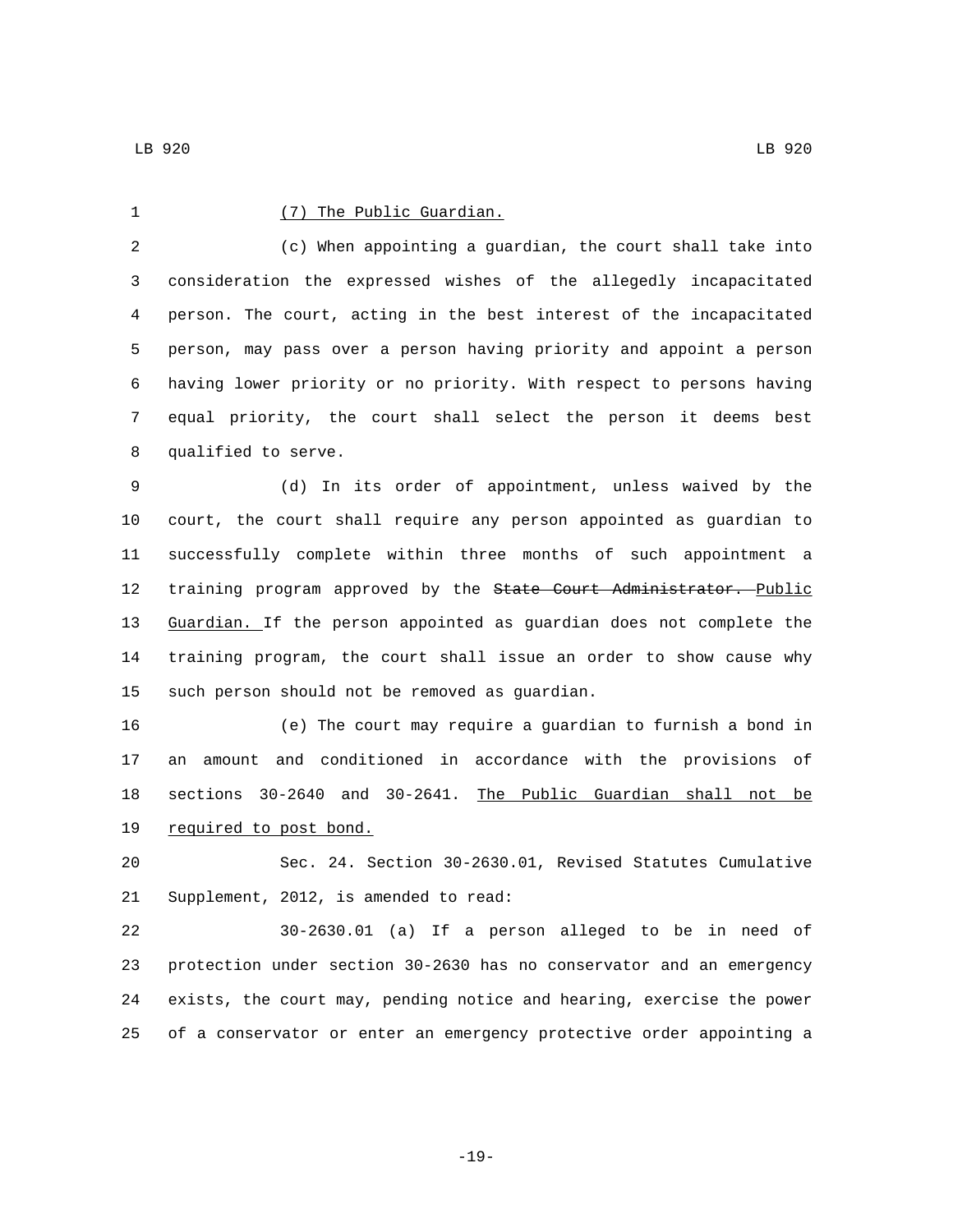temporary conservator, who may be the Public Guardian, to address the 2 emergency.

 (b) When the court takes action to exercise the powers of a conservator or to appoint a temporary conservator under subsection (a) of this section, an expedited hearing shall be held if requested by the person alleged to be in need of protection, or by any interested person, if the request is filed more than ten business days prior to the date set for the hearing on the petition for appointment of the conservator. If an expedited hearing is to be held, the hearing shall be held within ten business days after the request is received. At the hearing on the temporary appointment, the petitioner shall have the burden of showing by a preponderance of the evidence that temporary conservatorship continues to be necessary to address the emergency situation. Unless the person alleged to be in need of protection has counsel of his or her own choice, the court may appoint an attorney to represent the person at the hearing as 17 provided in section 30-2636.

 (c) If an expedited hearing is requested, notice shall be served as provided in section 30-2634. The notice shall specify that a temporary conservator has been appointed and shall be given at least twenty-four hours prior to the expedited hearing.

 (d) At the expedited hearing, the court may render a judgment authorizing the temporary conservatorship to continue beyond the original ten-day period. The judgment shall prescribe the specific powers and duties of the temporary conservator in the

-20-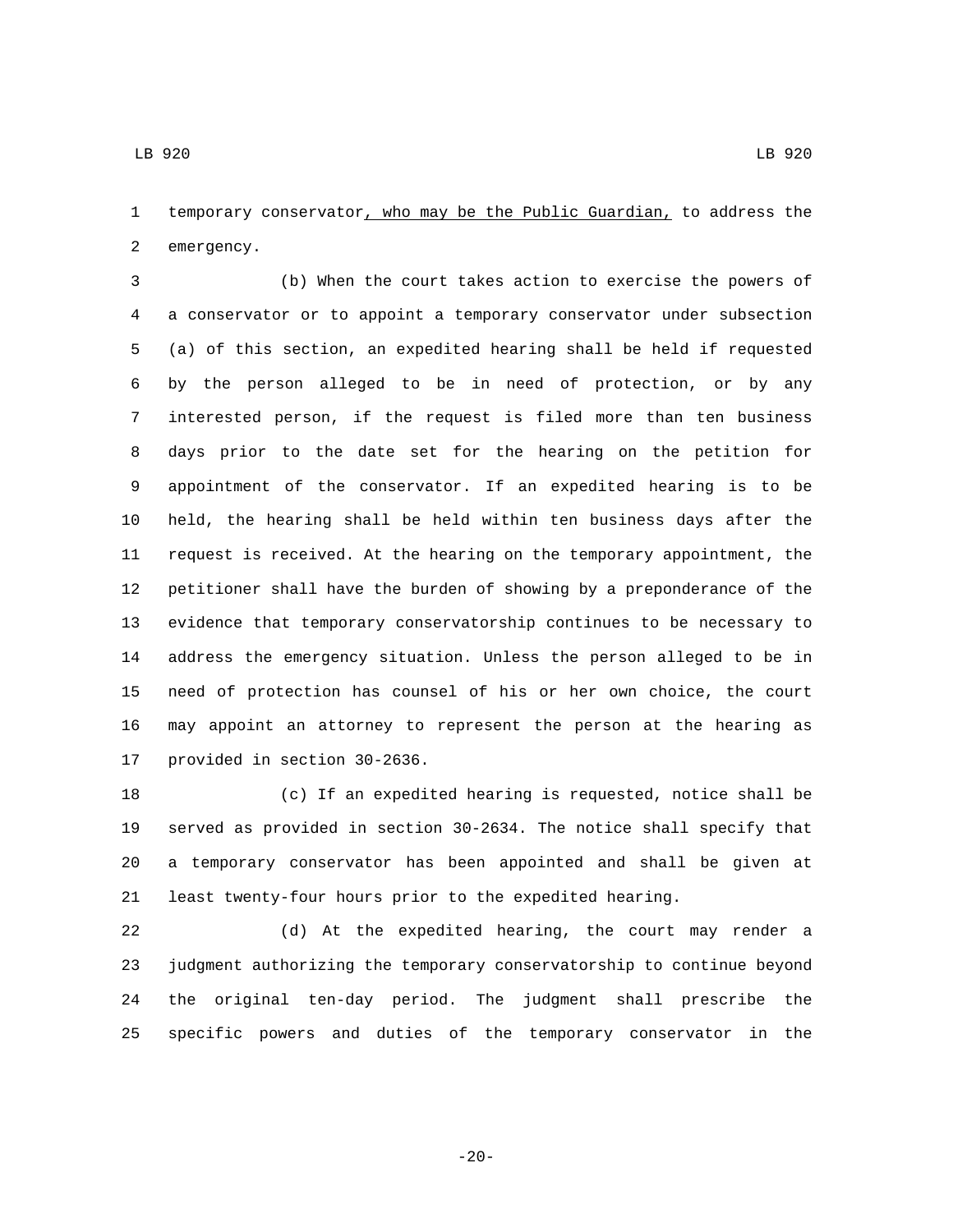letters of temporary conservatorship and shall be effective for a ninety-day period. For good cause shown, the court may extend the temporary conservatorship for successive ninety-day periods.

 (e) The temporary conservatorship shall terminate at the end of the ninety-day period in which the temporary conservatorship is valid or at any time prior thereto if the court deems the circumstances leading to the order for temporary conservatorship no longer exist or if an order has been entered as a result of a hearing pursuant to section 30-2636 which has been held during the ninety-day 10 period.

 (f) If the court denies the request for the ex parte order, the court may, in its discretion, enter an order for an expedited hearing pursuant to subsections (b) through (e) of this 14 section.

 (g) If the petitioner requests the entry of an order of temporary conservatorship pursuant to subsection (a) of this section without requesting an ex parte order, the court may hold an expedited hearing pursuant to subsections (b) through (e) of this section.

 (h) A temporary conservator may be removed at any time. A temporary conservator shall make any report the court requires, except that a temporary conservator shall not be required to provide the national criminal history record check and report under section 30-2602.02. In other respects the provisions of the Nebraska Probate Code concerning conservators apply to temporary conservators.

Sec. 25. Section 30-2639, Reissue Revised Statutes of

-21-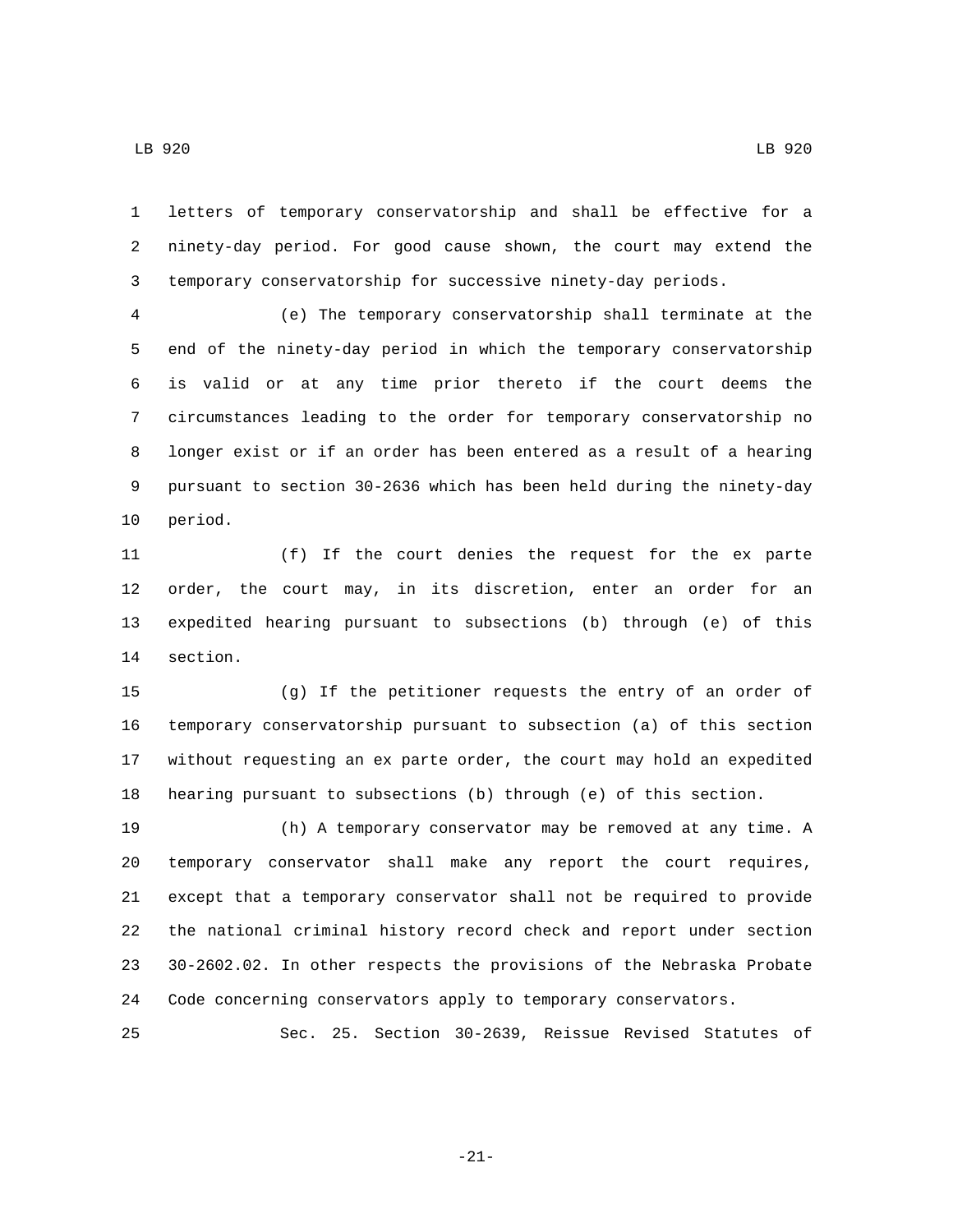1 Nebraska, is amended to read:

2 30-2639 (a) The court may appoint an individual, or a corporation with general power to serve as trustee, or the Public Guardian as conservator of the estate of a protected person, except that it shall be unlawful for any agency providing residential care in an institution or community-based program or any owner, part owner, manager, administrator, employee, or spouse of an owner, part owner, manager, administrator, or employee of any nursing home, room and board home, assisted-living facility, or institution engaged in the care, treatment, or housing of any person physically or mentally handicapped, infirm, or aged to be appointed conservator of any such person residing, being under care, receiving treatment, or being housed in any such home, facility, or institution within the State of Nebraska. Nothing in this subsection shall prevent the spouse, adult child, parent, or other relative of the person in need of protection 16 from being appointed conservator.

 (b) Persons who are not disqualified under subsection (a) of this section and who exhibit the ability to exercise the powers to be assigned by the court have priority for appointment as conservator 20 in the following order:

 (1) A person nominated most recently by one of the 22 following methods:

 (i) A person nominated by the protected person in a power 24 of attorney or durable power of attorney;

(ii) A person acting under a power of attorney or durable

-22-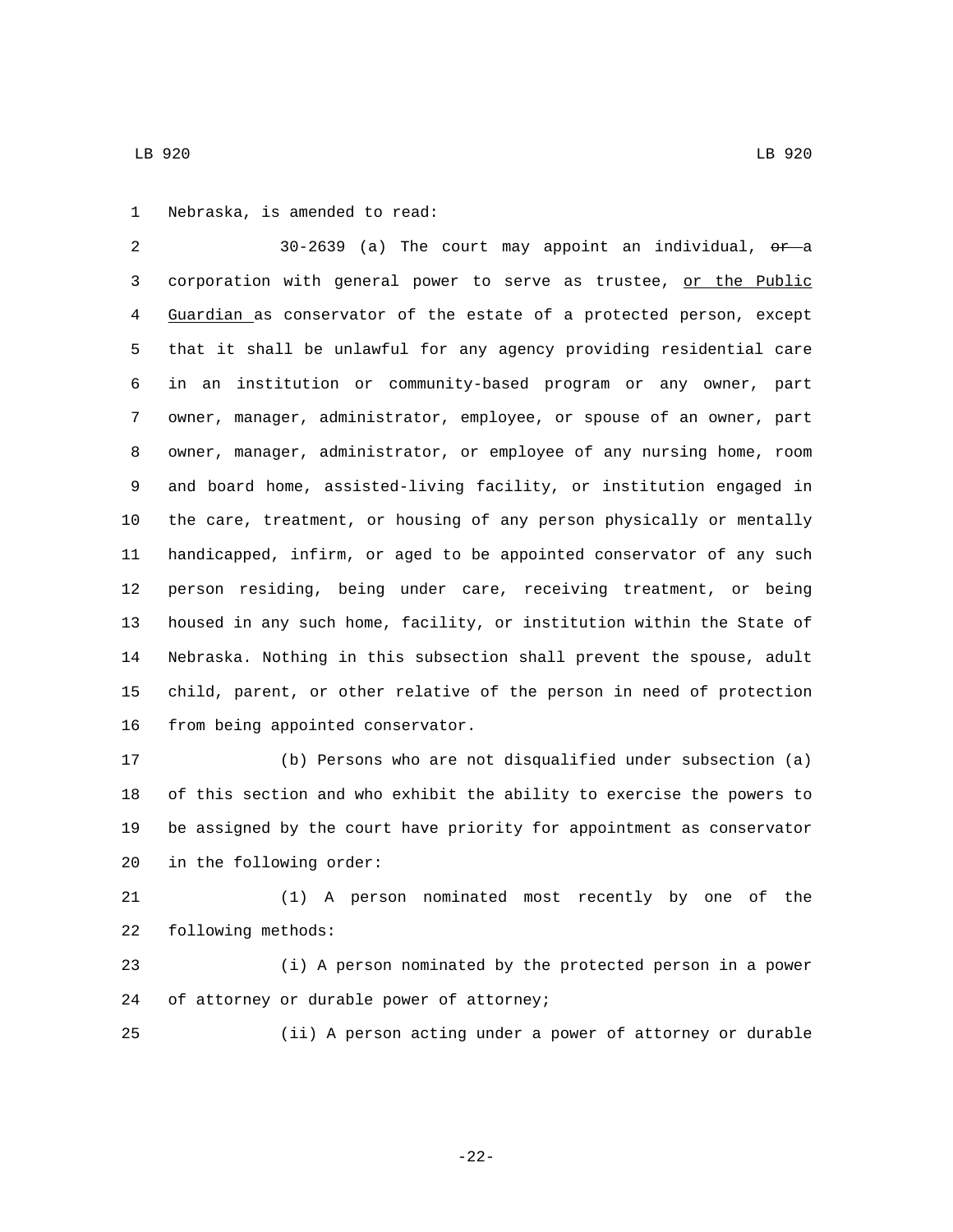LB 920 LB 920

1 power of attorney; or (iii) A person nominated by an attorney in fact who is given power to nominate in a power of attorney or a durable power of attorney executed by the protected person;4 (2) A conservator, guardian of property, or other like fiduciary appointed or recognized by the appropriate court of any other jurisdiction in which the protected person resides; (3) An individual or corporation nominated by the protected person if he or she is fourteen or more years of age and has, in the opinion of the court, sufficient mental capacity to make 11 an intelligent choice; 12 (4) The spouse of the protected person; (5) An adult child of the protected person; (6) A parent of the protected person or a person 15 nominated by the will of a deceased parent; (7) Any relative of the protected person with whom he or she has resided for more than six months prior to the filing of the 18 petition; (8) A person nominated by the person who is caring for 20 him or her or paying benefits to him or her $i$ . 21 (9) The Public Guardian. (c) When appointing a conservator, the court shall take into consideration the expressed wishes of the person to be protected. A person having priority listed in subdivision (2), (4), (5), (6), or (7) of subsection (b) of this section may nominate in

-23-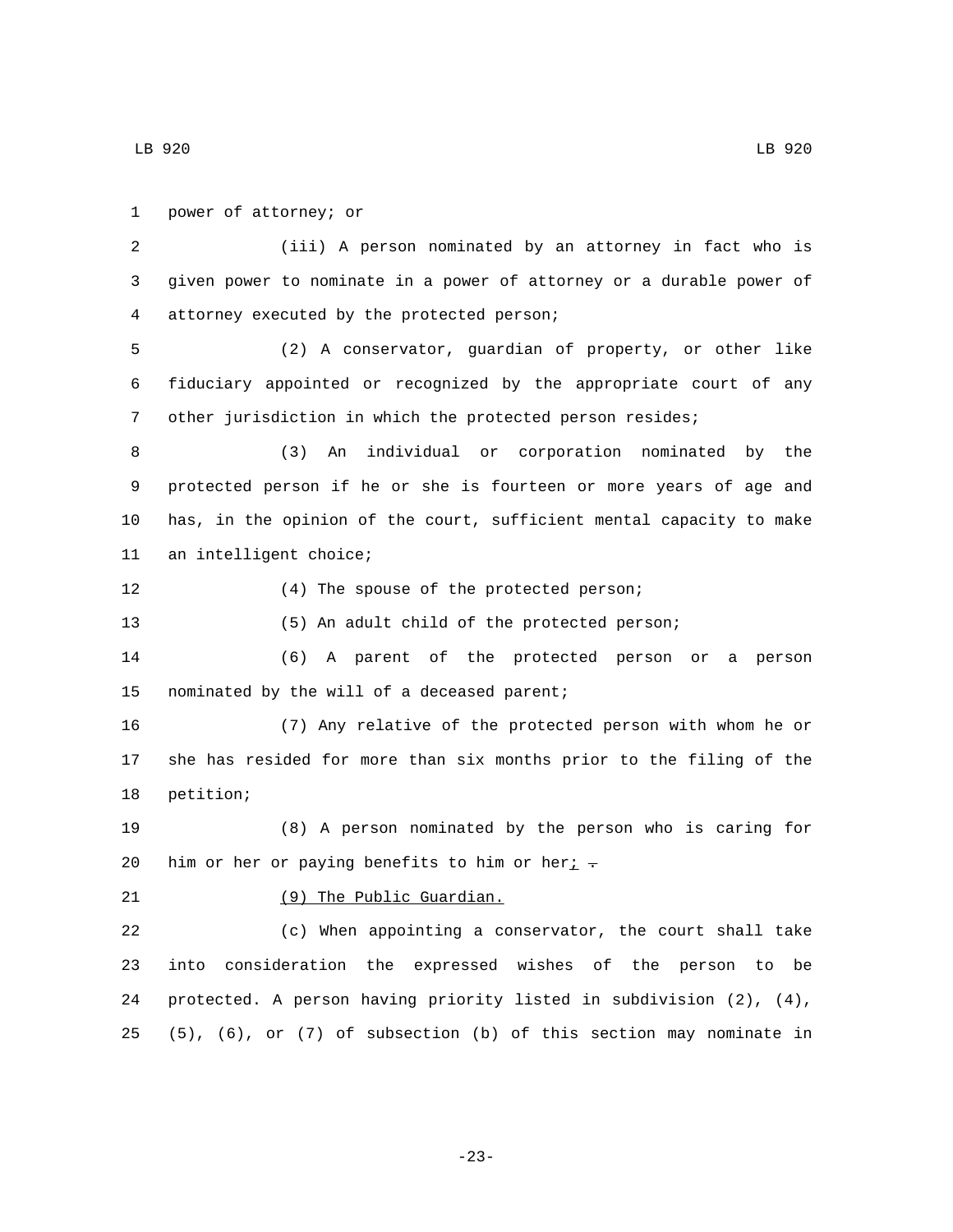writing a person to serve in his or her stead. With respect to persons having equal priority, the court shall select the person it deems best qualified of those willing to serve. The court, acting in the best interest of the protected person, may pass over a person having priority and appoint a person having lower priority or no 6 priority.

 (d) In its order of appointment, unless waived by the court, the court shall require any person appointed as conservator to successfully complete within three months of such appointment a 10 training program approved by the State Court Administrator. Public 11 Guardian. If the person appointed as conservator does not complete the training program, the court shall issue an order to show cause why such person should not be removed as conservator.

 Sec. 26. Section 30-2640, Revised Statutes Cumulative 15 Supplement, 2012, is amended to read:

 30-2640 For estates with a net value of more than ten thousand dollars, the bond for a conservator shall be in the amount of the aggregate capital value of the personal property of the estate in the conservator's control plus one year's estimated income from all sources minus the value of securities and other assets deposited under arrangements requiring an order of the court for their removal. The bond of the conservator shall be conditioned upon the faithful discharge of all duties of the trust according to law, with sureties as the court shall specify. The court, in lieu of sureties on a bond, may accept other security for the performance of the bond, including

-24-